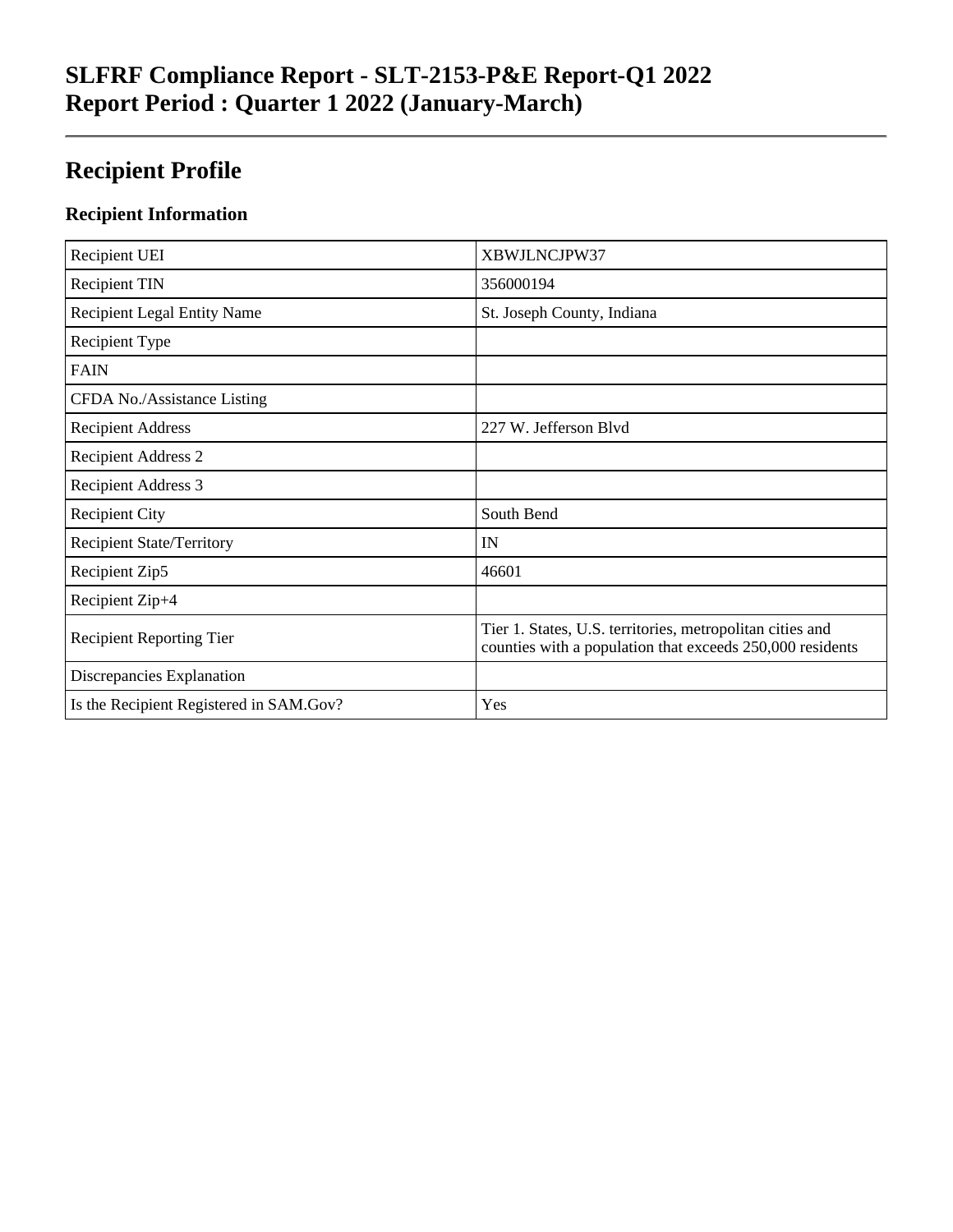# **Project Overview**

### **Project Name: Non Profits**

| Project Identification Number                                                                                                                                       | <b>NON</b>                                                                                       |
|---------------------------------------------------------------------------------------------------------------------------------------------------------------------|--------------------------------------------------------------------------------------------------|
| Project Expenditure Category                                                                                                                                        | 2-Negative Economic Impacts                                                                      |
| Project Expenditure Subcategory                                                                                                                                     | 2.34-Assistance to Impacted Nonprofit Organizations<br>(Impacted or Disproportionately Impacted) |
| <b>Status To Completion</b>                                                                                                                                         | Completed less than 50%                                                                          |
| <b>Adopted Budget</b>                                                                                                                                               | \$10,000,000.00                                                                                  |
| <b>Total Cumulative Obligations</b>                                                                                                                                 | \$10,000,000.00                                                                                  |
| <b>Total Cumulative Expenditures</b>                                                                                                                                | \$4,606,241.00                                                                                   |
| <b>Current Period Obligations</b>                                                                                                                                   | \$10,000,000.00                                                                                  |
| <b>Current Period Expenditures</b>                                                                                                                                  | \$4,606,241.00                                                                                   |
| Project Description                                                                                                                                                 | Various Non Profits Affected by Pandemic                                                         |
| What is the Total expected capital expenditure, including<br>pre-development costs, if applicable                                                                   | \$5,000,000.00                                                                                   |
| Type of capital expenditures, based on the following<br>enumerated uses                                                                                             | Other (please specify)                                                                           |
| What Impacted and/or Disproportionally Impacted<br>population does this project primarily serve?                                                                    | 1 Imp General Public                                                                             |
| Brief description of structure and objectives of assistance<br>program(s), including public health or negative economic<br>impact experienced                       | Hold for all non profits                                                                         |
| Brief description of recipient's approach to ensuring that<br>response is reasonable and proportional to a public health or<br>negative economic impact of Covid-19 | Non Profits                                                                                      |
| Number of Non-Profits served (by program if recipient<br>establishes multiple separate non-profit assistance programs)                                              | 8                                                                                                |

### **Project Name: Park Open Spaces**

| Project Identification Number        | Parks                                |
|--------------------------------------|--------------------------------------|
| Project Expenditure Category         | 6-Revenue Replacement                |
| Project Expenditure Subcategory      | 6.1-Provision of Government Services |
| <b>Status To Completion</b>          |                                      |
| <b>Adopted Budget</b>                | \$775,200.00                         |
| <b>Total Cumulative Obligations</b>  | \$775,200.00                         |
| <b>Total Cumulative Expenditures</b> | \$84,387.22                          |
| <b>Current Period Obligations</b>    | \$746,138.00                         |
| <b>Current Period Expenditures</b>   | \$55,653.00                          |
| <b>Project Description</b>           | Parks Open Space Project             |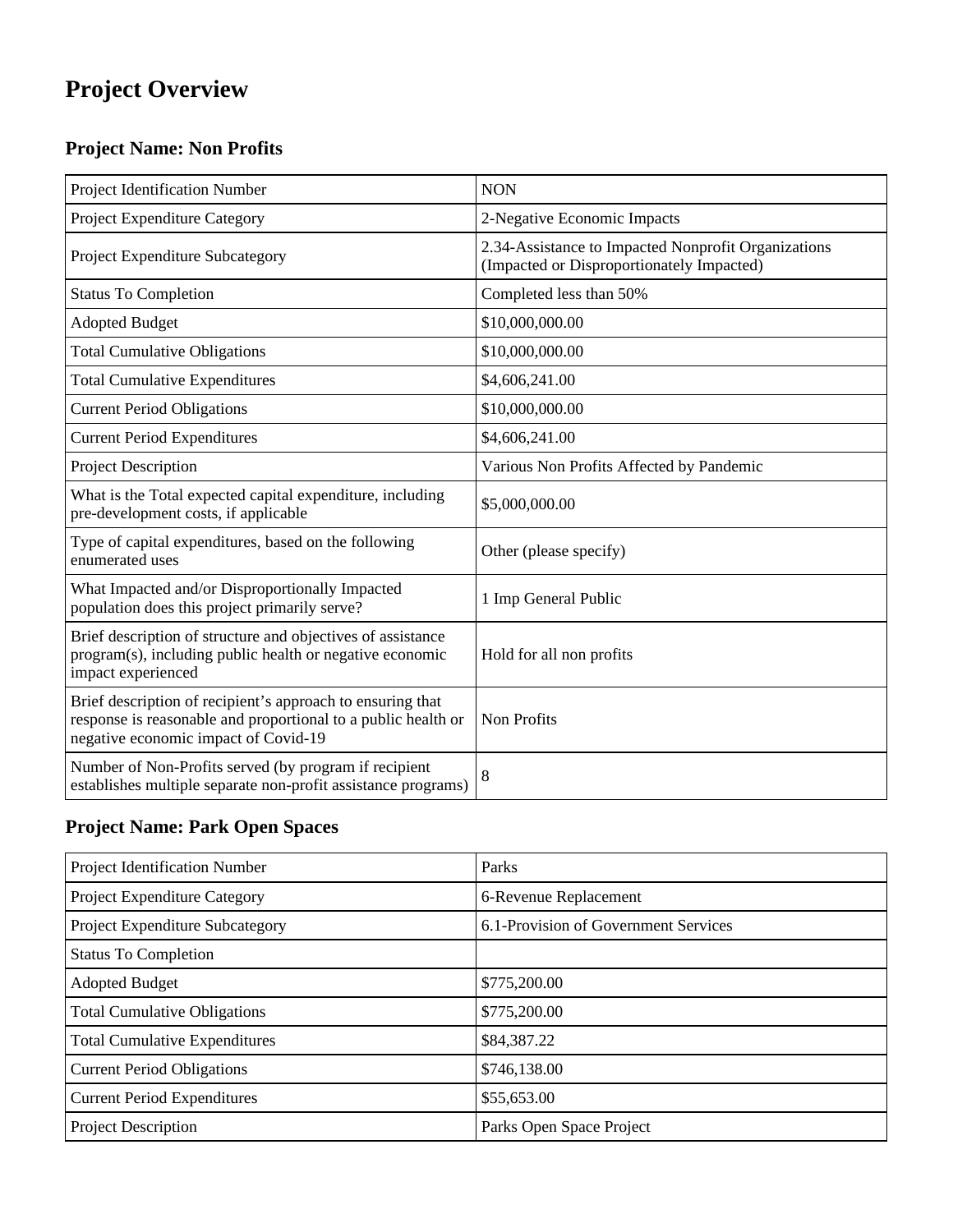### **Project Name: Roads Paving**

| Project Identification Number        | Paving                               |
|--------------------------------------|--------------------------------------|
| Project Expenditure Category         | 6-Revenue Replacement                |
| Project Expenditure Subcategory      | 6.1-Provision of Government Services |
| <b>Status To Completion</b>          |                                      |
| <b>Adopted Budget</b>                | \$4,000,000.00                       |
| <b>Total Cumulative Obligations</b>  | \$4,000,000.00                       |
| <b>Total Cumulative Expenditures</b> | \$0.00                               |
| <b>Current Period Obligations</b>    | \$4,000,000.00                       |
| <b>Current Period Expenditures</b>   | \$0.00                               |
| Project Description                  | Paving                               |

### **Project Name: Jail Improvements**

| Project Identification Number                                                                                                                                       | Jail                                                                                                                               |
|---------------------------------------------------------------------------------------------------------------------------------------------------------------------|------------------------------------------------------------------------------------------------------------------------------------|
| Project Expenditure Category                                                                                                                                        | 1-Public Health                                                                                                                    |
| Project Expenditure Subcategory                                                                                                                                     | 1.4-Prevention in Congregate Settings (Nursing Homes,<br>Prisons/Jails, Dense Work Sites, Schools, Child care<br>facilities, etc.) |
| <b>Status To Completion</b>                                                                                                                                         | Completed 50% or more                                                                                                              |
| <b>Adopted Budget</b>                                                                                                                                               | \$795,800.00                                                                                                                       |
| <b>Total Cumulative Obligations</b>                                                                                                                                 | \$795,800.00                                                                                                                       |
| <b>Total Cumulative Expenditures</b>                                                                                                                                | \$285,890.68                                                                                                                       |
| <b>Current Period Obligations</b>                                                                                                                                   | \$47,520.50                                                                                                                        |
| <b>Current Period Expenditures</b>                                                                                                                                  | \$47,520.50                                                                                                                        |
| <b>Project Description</b>                                                                                                                                          | Upgrades to County Jail due to health                                                                                              |
| What is the Total expected capital expenditure, including<br>pre-development costs, if applicable                                                                   | \$795,800.00                                                                                                                       |
| Type of capital expenditures, based on the following<br>enumerated uses                                                                                             | Adaptations to congregate living facilities                                                                                        |
| Please identify the dollar amount of the total project<br>spending that is allocated towards evidence-based<br>interventions                                        | \$0.00                                                                                                                             |
| Is a program evaluation of the project being conducted?                                                                                                             | N <sub>o</sub>                                                                                                                     |
| What Impacted and/or Disproportionally Impacted<br>population does this project primarily serve?                                                                    | 9 Imp Classes of SBs designated as negatively economically<br>impacted                                                             |
| Is a program evaluation of the project being conducted?                                                                                                             | N <sub>o</sub>                                                                                                                     |
| Brief description of structure and objectives of assistance<br>program(s), including public health or negative economic<br>impact experienced                       | Jail Population                                                                                                                    |
| Brief description of recipient's approach to ensuring that<br>response is reasonable and proportional to a public health or<br>negative economic impact of Covid-19 | Congregate living within jail population                                                                                           |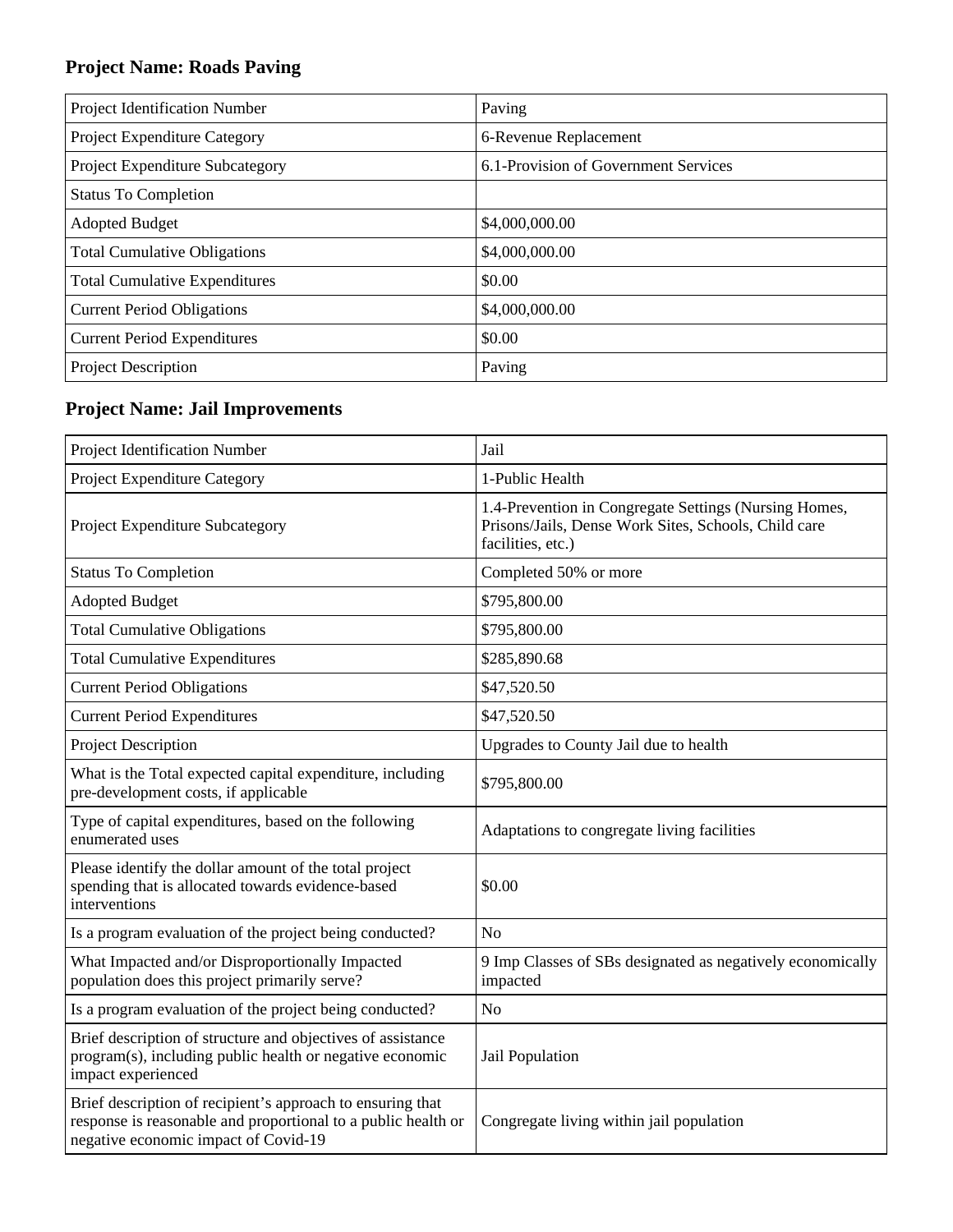#### **Project Name: Hotels**

| Project Identification Number                                                                                                                                       | Hotels                                         |
|---------------------------------------------------------------------------------------------------------------------------------------------------------------------|------------------------------------------------|
| Project Expenditure Category                                                                                                                                        | 2-Negative Economic Impacts                    |
| Project Expenditure Subcategory                                                                                                                                     | 2.35-Aid to Tourism Travel or Hospitality      |
| <b>Status To Completion</b>                                                                                                                                         | Completed less than 50%                        |
| <b>Adopted Budget</b>                                                                                                                                               | \$148,000.00                                   |
| <b>Total Cumulative Obligations</b>                                                                                                                                 | \$148,000.00                                   |
| <b>Total Cumulative Expenditures</b>                                                                                                                                | \$52,000.00                                    |
| <b>Current Period Obligations</b>                                                                                                                                   | \$0.00                                         |
| <b>Current Period Expenditures</b>                                                                                                                                  | \$0.00                                         |
| <b>Project Description</b>                                                                                                                                          | Assistance to hotels                           |
| What Impacted and/or Disproportionally Impacted<br>population does this project primarily serve?                                                                    | 12 Imp Travel tourism or hospitality sectors   |
| Brief description of structure and objectives of assistance<br>program(s), including public health or negative economic<br>impact experienced                       | <b>Assistance for Hotels</b>                   |
| Brief description of recipient's approach to ensuring that<br>response is reasonable and proportional to a public health or<br>negative economic impact of Covid-19 | Chamber of Commerce administered grant program |

### **Project Name: County Facililties**

| Project Identification Number                                                                                                                 | <b>COVID Upgrades</b>                                                                                                             |
|-----------------------------------------------------------------------------------------------------------------------------------------------|-----------------------------------------------------------------------------------------------------------------------------------|
| Project Expenditure Category                                                                                                                  | 1-Public Health                                                                                                                   |
| Project Expenditure Subcategory                                                                                                               | 1.7-Capital Investments or Physical Plant Changes to Public<br>Facilities that respond to the COVID-19 public health<br>emergency |
| <b>Status To Completion</b>                                                                                                                   | Completed less than 50%                                                                                                           |
| <b>Adopted Budget</b>                                                                                                                         | \$1,200,000.00                                                                                                                    |
| <b>Total Cumulative Obligations</b>                                                                                                           | \$1,124,714.00                                                                                                                    |
| <b>Total Cumulative Expenditures</b>                                                                                                          | \$337,327.00                                                                                                                      |
| <b>Current Period Obligations</b>                                                                                                             | \$600,000.00                                                                                                                      |
| <b>Current Period Expenditures</b>                                                                                                            | \$275,572.00                                                                                                                      |
| <b>Project Description</b>                                                                                                                    | Upgrades to county facilities to respond to COVID                                                                                 |
| What is the Total expected capital expenditure, including<br>pre-development costs, if applicable                                             | \$1,200,000.00                                                                                                                    |
| Type of capital expenditures, based on the following<br>enumerated uses                                                                       | Improvements to existing facilities                                                                                               |
| What Impacted and/or Disproportionally Impacted<br>population does this project primarily serve?                                              | 1 Imp General Public                                                                                                              |
| Brief description of structure and objectives of assistance<br>program(s), including public health or negative economic<br>impact experienced | Building Improvements for Public Health                                                                                           |
| Brief description of recipient's approach to ensuring that                                                                                    |                                                                                                                                   |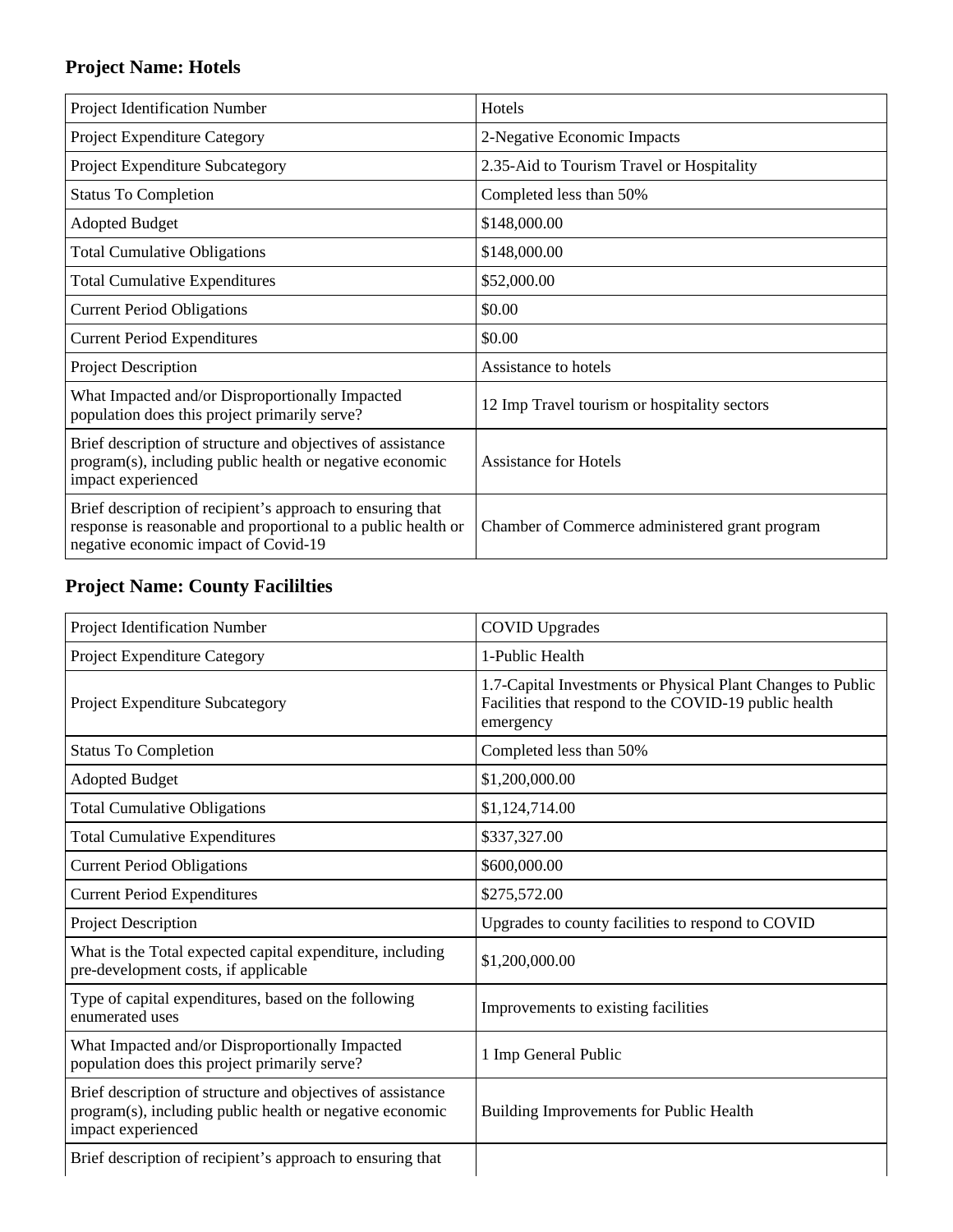#### **Project Name: Restaurant Assistance**

| Project Identification Number                                                                                                                                       | Restaurants                                  |
|---------------------------------------------------------------------------------------------------------------------------------------------------------------------|----------------------------------------------|
| Project Expenditure Category                                                                                                                                        | 2-Negative Economic Impacts                  |
| Project Expenditure Subcategory                                                                                                                                     | 2.35-Aid to Tourism Travel or Hospitality    |
| <b>Status To Completion</b>                                                                                                                                         | Completed less than 50%                      |
| <b>Adopted Budget</b>                                                                                                                                               | \$102,000.00                                 |
| <b>Total Cumulative Obligations</b>                                                                                                                                 | \$102,000.00                                 |
| <b>Total Cumulative Expenditures</b>                                                                                                                                | \$52,000.00                                  |
| <b>Current Period Obligations</b>                                                                                                                                   | \$0.00                                       |
| <b>Current Period Expenditures</b>                                                                                                                                  | \$0.00                                       |
| <b>Project Description</b>                                                                                                                                          | Assistance to restaurants                    |
| What Impacted and/or Disproportionally Impacted<br>population does this project primarily serve?                                                                    | 12 Imp Travel tourism or hospitality sectors |
| Brief description of structure and objectives of assistance<br>program(s), including public health or negative economic<br>impact experienced                       | <b>Assistance to Restaurants</b>             |
| Brief description of recipient's approach to ensuring that<br>response is reasonable and proportional to a public health or<br>negative economic impact of Covid-19 | Chamber of Commerce administered grant       |

#### **Project Name: Radar**

| Project Identification Number                                                                                                                                       | <b>Ground Radar</b>                                                                                        |
|---------------------------------------------------------------------------------------------------------------------------------------------------------------------|------------------------------------------------------------------------------------------------------------|
| Project Expenditure Category                                                                                                                                        | 1-Public Health                                                                                            |
| Project Expenditure Subcategory                                                                                                                                     | 1.7-Other COVID-19 Public Health Expenses (including<br>Communications, Enforcement, Isolation/Quarantine) |
| <b>Status To Completion</b>                                                                                                                                         | Completed 50% or more                                                                                      |
| <b>Adopted Budget</b>                                                                                                                                               | \$10,000.00                                                                                                |
| <b>Total Cumulative Obligations</b>                                                                                                                                 | \$10,000.00                                                                                                |
| <b>Total Cumulative Expenditures</b>                                                                                                                                | \$7,588.00                                                                                                 |
| <b>Current Period Obligations</b>                                                                                                                                   | \$0.00                                                                                                     |
| <b>Current Period Expenditures</b>                                                                                                                                  | \$7,588.00                                                                                                 |
| Project Description                                                                                                                                                 | Radar to determine water flow                                                                              |
| What Impacted and/or Disproportionally Impacted<br>population does this project primarily serve?                                                                    | 1 Imp General Public                                                                                       |
| Brief description of structure and objectives of assistance<br>program(s), including public health or negative economic<br>impact experienced                       | <b>Ground Radar Device</b>                                                                                 |
| Brief description of recipient's approach to ensuring that<br>response is reasonable and proportional to a public health or<br>negative economic impact of Covid-19 | All Public                                                                                                 |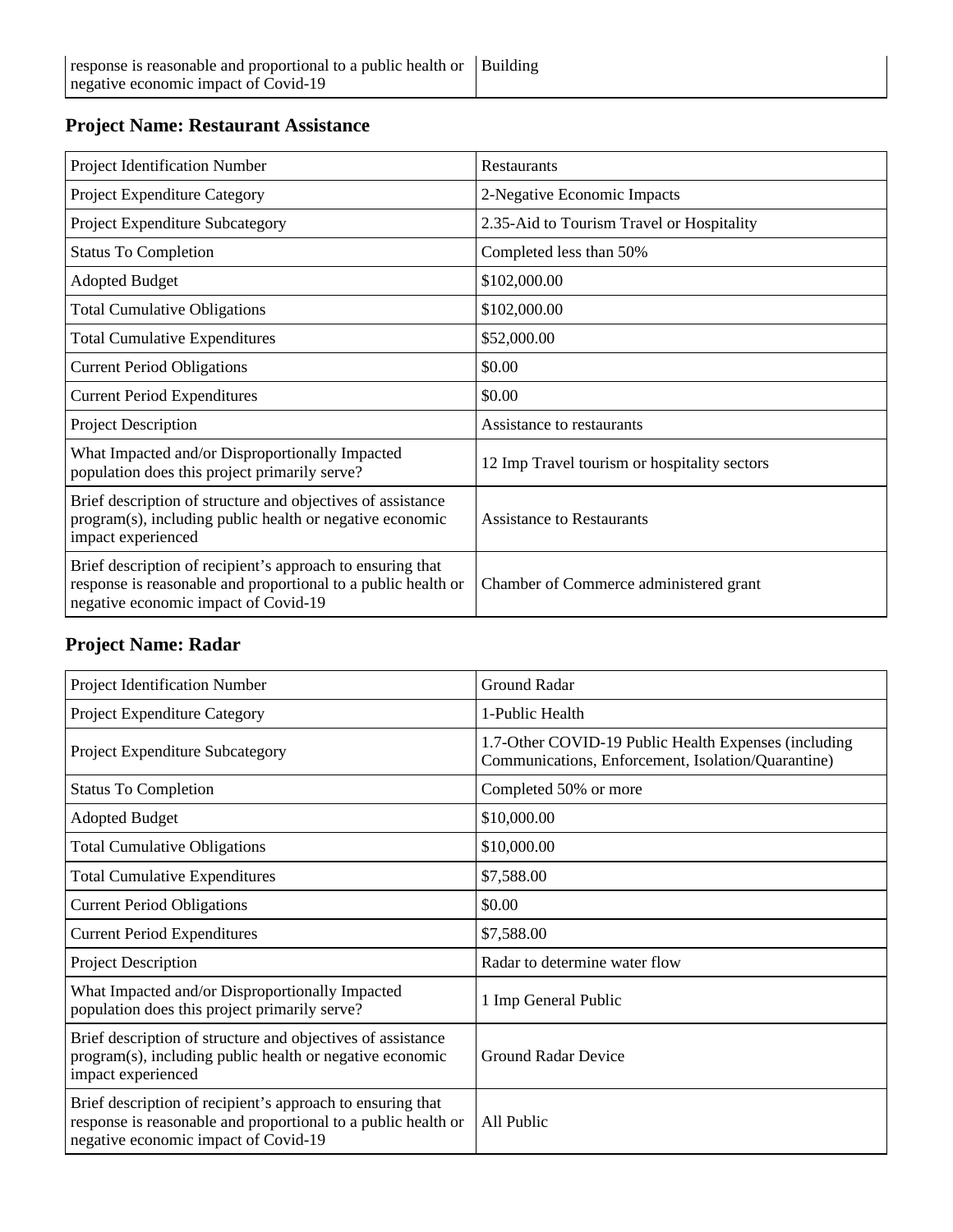### **Project Name: Crisis Intervention Center**

| Project Identification Number                                                                                                                                       | 1st Year                          |
|---------------------------------------------------------------------------------------------------------------------------------------------------------------------|-----------------------------------|
| Project Expenditure Category                                                                                                                                        | 1-Public Health                   |
| Project Expenditure Subcategory                                                                                                                                     | 1.12-Mental Health Services       |
| <b>Status To Completion</b>                                                                                                                                         | Completed less than 50%           |
| <b>Adopted Budget</b>                                                                                                                                               | \$2,668,242.00                    |
| <b>Total Cumulative Obligations</b>                                                                                                                                 | \$2,452,500.00                    |
| <b>Total Cumulative Expenditures</b>                                                                                                                                | \$0.00                            |
| <b>Current Period Obligations</b>                                                                                                                                   | \$2,452,500.00                    |
| <b>Current Period Expenditures</b>                                                                                                                                  | \$0.00                            |
| <b>Project Description</b>                                                                                                                                          | Crisis Intervention Center        |
| Please identify the dollar amount of the total project<br>spending that is allocated towards evidence-based<br>interventions                                        | \$0.00                            |
| Is a program evaluation of the project being conducted?                                                                                                             | N <sub>o</sub>                    |
| What Impacted and/or Disproportionally Impacted<br>population does this project primarily serve?                                                                    | 1 Imp General Public              |
| Is a program evaluation of the project being conducted?                                                                                                             | N <sub>o</sub>                    |
| Brief description of structure and objectives of assistance<br>program(s), including public health or negative economic<br>impact experienced                       | Crisis Mental Health Intervention |
| Brief description of recipient's approach to ensuring that<br>response is reasonable and proportional to a public health or<br>negative economic impact of Covid-19 | <b>Public Mental Health</b>       |

### **Project Name: County COVID Expense**

| Project Identification Number                                                                                                                 | <b>COVID</b>                                                                                               |
|-----------------------------------------------------------------------------------------------------------------------------------------------|------------------------------------------------------------------------------------------------------------|
| Project Expenditure Category                                                                                                                  | 1-Public Health                                                                                            |
| <b>Project Expenditure Subcategory</b>                                                                                                        | 1.7-Other COVID-19 Public Health Expenses (including<br>Communications, Enforcement, Isolation/Quarantine) |
| <b>Status To Completion</b>                                                                                                                   | Completed 50% or more                                                                                      |
| <b>Adopted Budget</b>                                                                                                                         | \$2,420,100.00                                                                                             |
| <b>Total Cumulative Obligations</b>                                                                                                           | \$2,420,100.00                                                                                             |
| <b>Total Cumulative Expenditures</b>                                                                                                          | \$1,610,829.87                                                                                             |
| <b>Current Period Obligations</b>                                                                                                             | \$110,323.40                                                                                               |
| <b>Current Period Expenditures</b>                                                                                                            | \$17,608.60                                                                                                |
| Project Description                                                                                                                           | Carry over expenses from CARES 2020                                                                        |
| What Impacted and/or Disproportionally Impacted<br>population does this project primarily serve?                                              | 1 Imp General Public                                                                                       |
| Brief description of structure and objectives of assistance<br>program(s), including public health or negative economic<br>impact experienced | County COVID                                                                                               |
|                                                                                                                                               |                                                                                                            |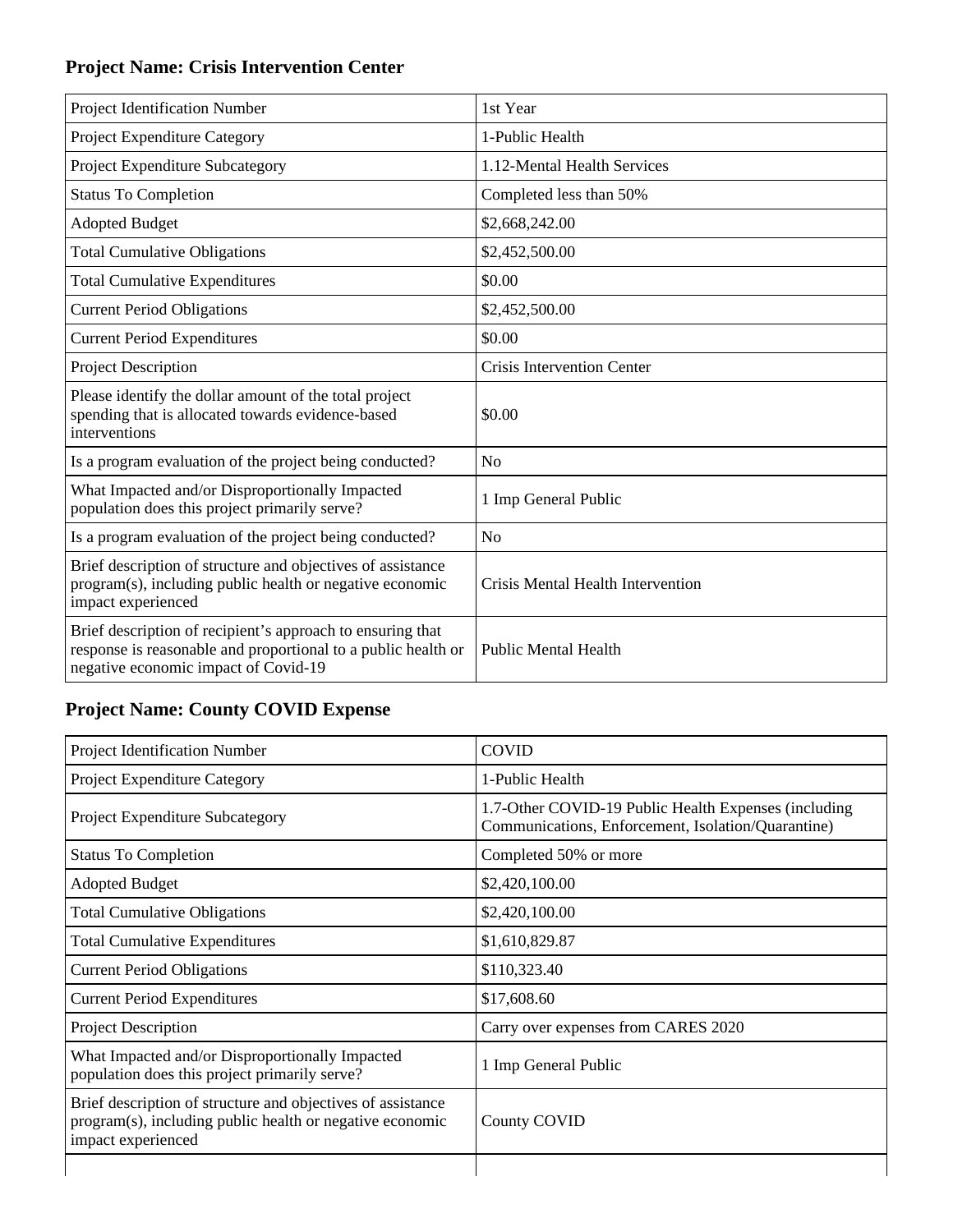#### **Project Name: Police Body Cameras**

| Project Identification Number        | <b>Body Cameras</b>                  |
|--------------------------------------|--------------------------------------|
| Project Expenditure Category         | 6-Revenue Replacement                |
| Project Expenditure Subcategory      | 6.1-Provision of Government Services |
| <b>Status To Completion</b>          |                                      |
| <b>Adopted Budget</b>                | \$2,197,655.00                       |
| <b>Total Cumulative Obligations</b>  | \$2,197,655.00                       |
| <b>Total Cumulative Expenditures</b> | \$1,098,827.50                       |
| <b>Current Period Obligations</b>    | \$2,197,655.00                       |
| <b>Current Period Expenditures</b>   | \$1,098,827.50                       |
| <b>Project Description</b>           | Body cameras for all county police   |

### **Project Name: Madison Township**

| Project Identification Number                                                                                                                                       | <b>Madison PPE</b>                  |
|---------------------------------------------------------------------------------------------------------------------------------------------------------------------|-------------------------------------|
| Project Expenditure Category                                                                                                                                        | 1-Public Health                     |
| Project Expenditure Subcategory                                                                                                                                     | 1.5-Personal Protective Equipment   |
| <b>Status To Completion</b>                                                                                                                                         | Completed                           |
| <b>Adopted Budget</b>                                                                                                                                               | \$50,000.00                         |
| <b>Total Cumulative Obligations</b>                                                                                                                                 | \$50,000.00                         |
| <b>Total Cumulative Expenditures</b>                                                                                                                                | \$50,000.00                         |
| <b>Current Period Obligations</b>                                                                                                                                   | \$50,000.00                         |
| <b>Current Period Expenditures</b>                                                                                                                                  | \$50,000.00                         |
| <b>Project Description</b>                                                                                                                                          | <b>PPE</b>                          |
| What Impacted and/or Disproportionally Impacted<br>population does this project primarily serve?                                                                    | 1 Imp General Public                |
| Brief description of structure and objectives of assistance<br>program(s), including public health or negative economic<br>impact experienced                       | PPE For Township EMS and Fire       |
| Brief description of recipient's approach to ensuring that<br>response is reasonable and proportional to a public health or<br>negative economic impact of Covid-19 | PPE for general public fire and EMS |

#### **Project Name: Health Department**

| <b>Project Identification Number</b>   | Vacccine                 |
|----------------------------------------|--------------------------|
| <b>Project Expenditure Category</b>    | 1-Public Health          |
| <b>Project Expenditure Subcategory</b> | 1.1-COVID-19 Vaccination |
| <b>Status To Completion</b>            | Completed less than 50%  |
| <b>Adopted Budget</b>                  | \$473,000.00             |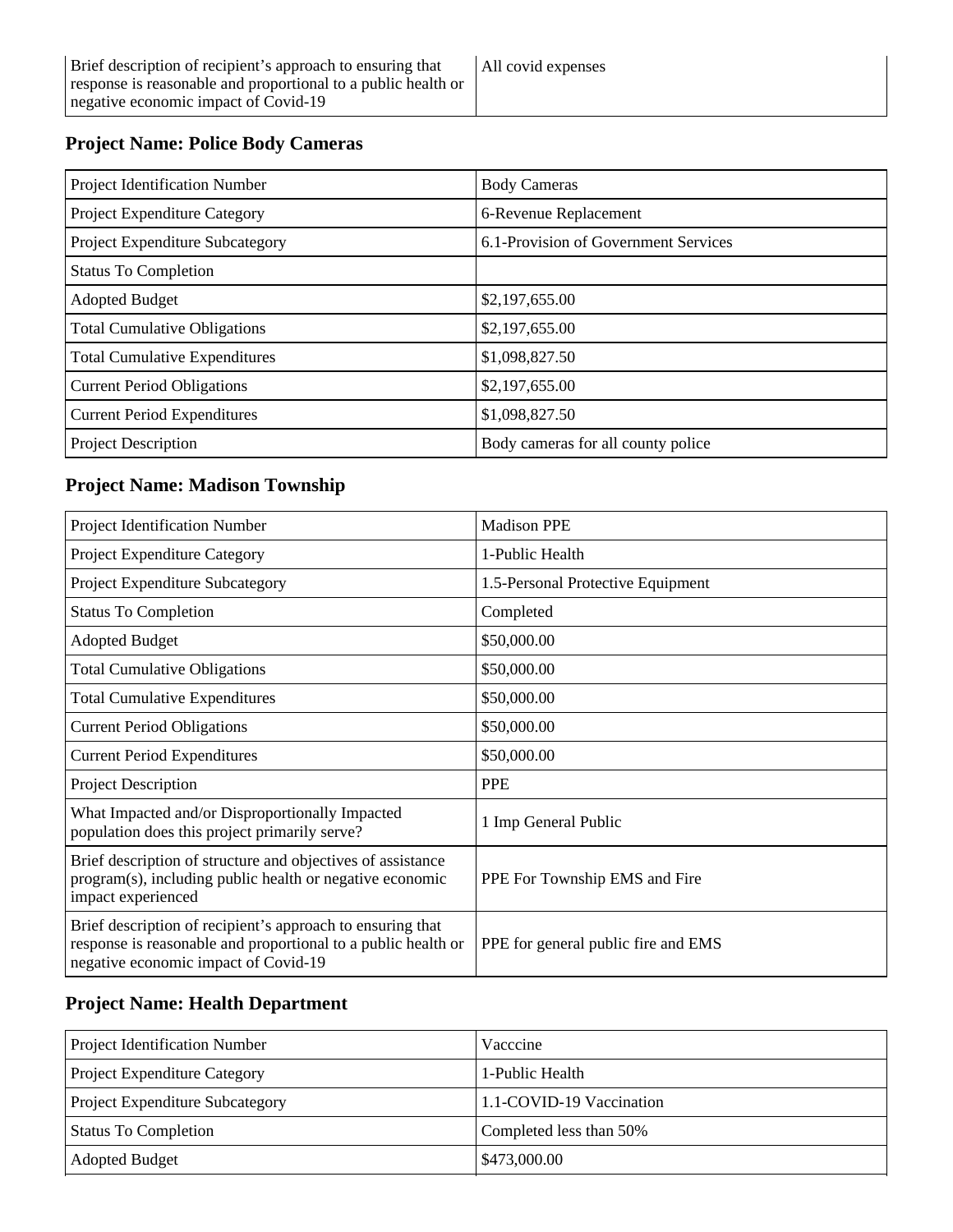| <b>Total Cumulative Obligations</b>                                                                                                                                 | \$473,000.00           |
|---------------------------------------------------------------------------------------------------------------------------------------------------------------------|------------------------|
| <b>Total Cumulative Expenditures</b>                                                                                                                                | \$61,581.86            |
| <b>Current Period Obligations</b>                                                                                                                                   | \$473,000.00           |
| <b>Current Period Expenditures</b>                                                                                                                                  | \$61,581.86            |
| <b>Project Description</b>                                                                                                                                          | Vaccine temporary help |
| What Impacted and/or Disproportionally Impacted<br>population does this project primarily serve?                                                                    | 1 Imp General Public   |
| Brief description of structure and objectives of assistance<br>program(s), including public health or negative economic<br>impact experienced                       | Vaccine Clinic         |
| Brief description of recipient's approach to ensuring that<br>response is reasonable and proportional to a public health or<br>negative economic impact of Covid-19 | All Public             |

### **Project Name: Portage Manor**

| Project Identification Number                                                                                                                                       | Wages                                                                                                                              |
|---------------------------------------------------------------------------------------------------------------------------------------------------------------------|------------------------------------------------------------------------------------------------------------------------------------|
| Project Expenditure Category                                                                                                                                        | 1-Public Health                                                                                                                    |
| Project Expenditure Subcategory                                                                                                                                     | 1.4-Prevention in Congregate Settings (Nursing Homes,<br>Prisons/Jails, Dense Work Sites, Schools, Child care<br>facilities, etc.) |
| <b>Status To Completion</b>                                                                                                                                         | Completed 50% or more                                                                                                              |
| <b>Adopted Budget</b>                                                                                                                                               | \$120,690.00                                                                                                                       |
| <b>Total Cumulative Obligations</b>                                                                                                                                 | \$120,690.00                                                                                                                       |
| <b>Total Cumulative Expenditures</b>                                                                                                                                | \$93,435.00                                                                                                                        |
| <b>Current Period Obligations</b>                                                                                                                                   | \$22,885.00                                                                                                                        |
| <b>Current Period Expenditures</b>                                                                                                                                  | \$22,885.00                                                                                                                        |
| Project Description                                                                                                                                                 | Wages related to congrate living at Portage Manor                                                                                  |
| Please identify the dollar amount of the total project<br>spending that is allocated towards evidence-based<br>interventions                                        | \$0.00                                                                                                                             |
| Is a program evaluation of the project being conducted?                                                                                                             | N <sub>o</sub>                                                                                                                     |
| What Impacted and/or Disproportionally Impacted<br>population does this project primarily serve?                                                                    | 4 Imp HHs that experienced increased food or housing<br>insecurity                                                                 |
| Is a program evaluation of the project being conducted?                                                                                                             | N <sub>o</sub>                                                                                                                     |
| Brief description of structure and objectives of assistance<br>program(s), including public health or negative economic<br>impact experienced                       | <b>Assisted Living</b>                                                                                                             |
| Brief description of recipient's approach to ensuring that<br>response is reasonable and proportional to a public health or<br>negative economic impact of Covid-19 | <b>County Home</b>                                                                                                                 |

### **Project Name: JJC Group Home**

| <b>Project Identification Number</b> | JJC Group Home              |
|--------------------------------------|-----------------------------|
| <b>Project Expenditure Category</b>  | 2-Negative Economic Impacts |
|                                      |                             |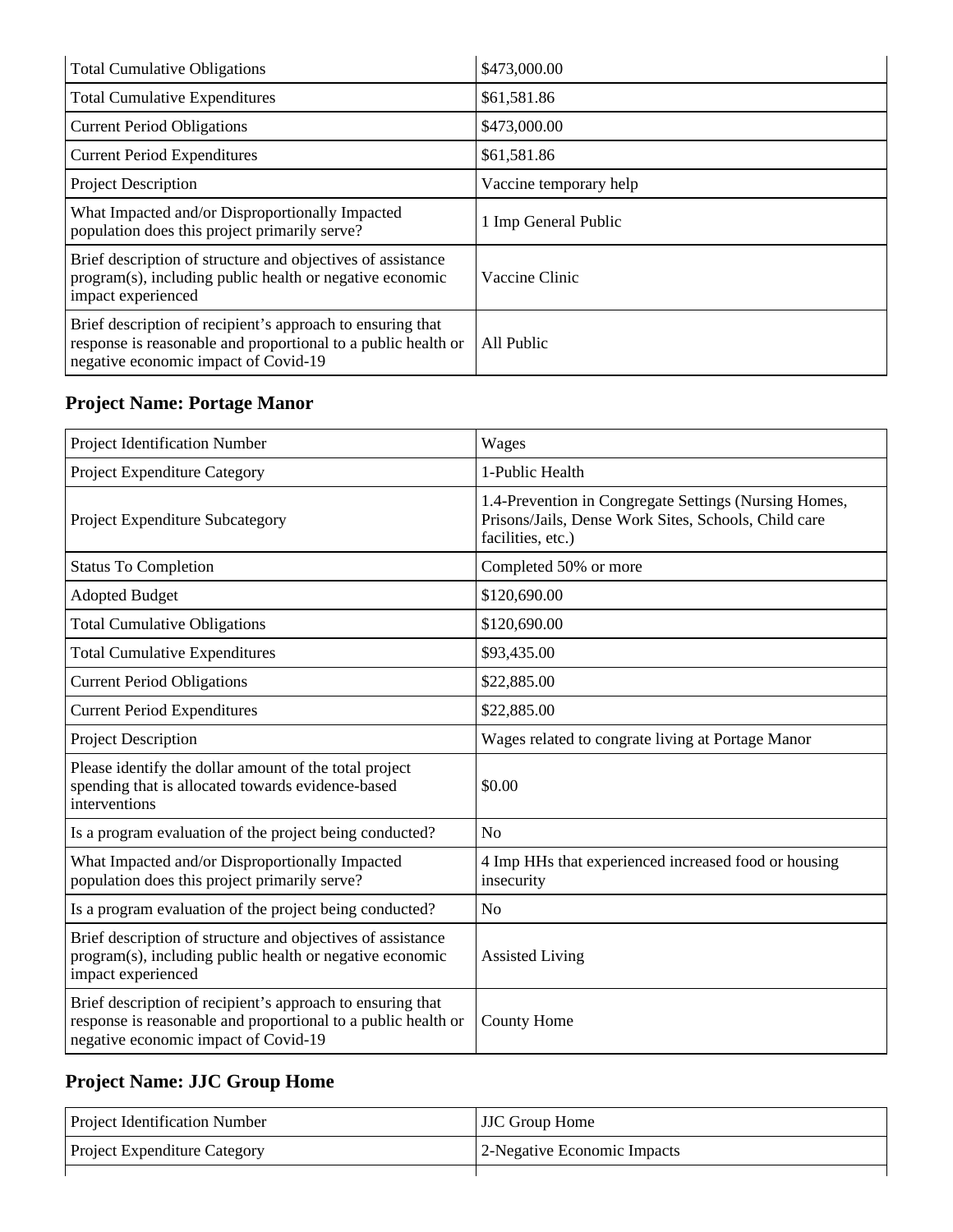| Project Expenditure Subcategory                                                                                                                                     | 2.18-Housing Support: Other Housing Assistance                                                     |
|---------------------------------------------------------------------------------------------------------------------------------------------------------------------|----------------------------------------------------------------------------------------------------|
| <b>Status To Completion</b>                                                                                                                                         | Completed less than 50%                                                                            |
| <b>Adopted Budget</b>                                                                                                                                               | \$150,000.00                                                                                       |
| <b>Total Cumulative Obligations</b>                                                                                                                                 | \$150,000.00                                                                                       |
| <b>Total Cumulative Expenditures</b>                                                                                                                                | \$17,882.75                                                                                        |
| <b>Current Period Obligations</b>                                                                                                                                   | \$150,000.00                                                                                       |
| <b>Current Period Expenditures</b>                                                                                                                                  | \$17,882.75                                                                                        |
| <b>Project Description</b>                                                                                                                                          | Study of group home for juveniles                                                                  |
| Please identify the dollar amount of the total project<br>spending that is allocated towards evidence-based<br>interventions                                        | \$0.00                                                                                             |
| Is a program evaluation of the project being conducted?                                                                                                             | N <sub>o</sub>                                                                                     |
| What Impacted and/or Disproportionally Impacted<br>population does this project primarily serve?                                                                    | 4 Imp HHs that experienced increased food or housing<br>insecurity                                 |
| Is a program evaluation of the project being conducted?                                                                                                             | N <sub>o</sub>                                                                                     |
| Brief description of structure and objectives of assistance<br>program(s), including public health or negative economic<br>impact experienced                       | Juvenile Group Home Study                                                                          |
| Brief description of recipient's approach to ensuring that<br>response is reasonable and proportional to a public health or<br>negative economic impact of Covid-19 | Juveniles who age out of foster care program and often<br>become mental health or housing impacted |

### **Project Name: Penn Township PPE**

| Project Identification Number                                                                                                                                       | <b>PPE</b>                           |
|---------------------------------------------------------------------------------------------------------------------------------------------------------------------|--------------------------------------|
| Project Expenditure Category                                                                                                                                        | 1-Public Health                      |
| Project Expenditure Subcategory                                                                                                                                     | 1.5-Personal Protective Equipment    |
| <b>Status To Completion</b>                                                                                                                                         | Completed                            |
| <b>Adopted Budget</b>                                                                                                                                               | \$75,000.00                          |
| <b>Total Cumulative Obligations</b>                                                                                                                                 | \$75,000.00                          |
| <b>Total Cumulative Expenditures</b>                                                                                                                                | \$75,000.00                          |
| <b>Current Period Obligations</b>                                                                                                                                   | \$75,000.00                          |
| <b>Current Period Expenditures</b>                                                                                                                                  | \$75,000.00                          |
| Project Description                                                                                                                                                 | PPE For Penn Township Fire           |
| What Impacted and/or Disproportionally Impacted<br>population does this project primarily serve?                                                                    | 1 Imp General Public                 |
| Brief description of structure and objectives of assistance<br>program(s), including public health or negative economic<br>impact experienced                       | PPE for EMS Service in Penn Township |
| Brief description of recipient's approach to ensuring that<br>response is reasonable and proportional to a public health or<br>negative economic impact of Covid-19 | PPE for EMS                          |

 $\mathbf{I}$ 

#### **Project Name: Motels 4 Now**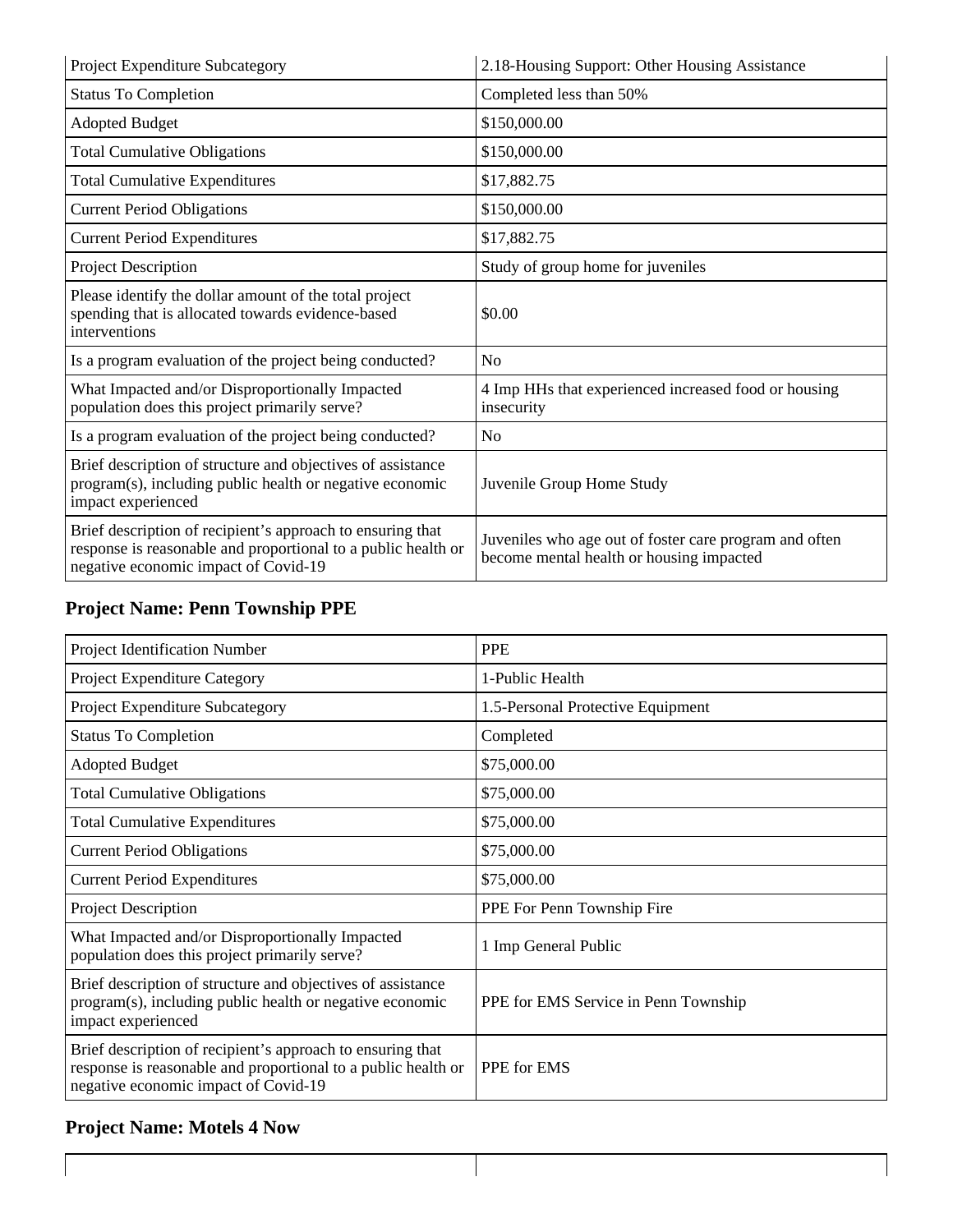| Project Identification Number                                                                                                                                       | Motels 4 Now                                                       |
|---------------------------------------------------------------------------------------------------------------------------------------------------------------------|--------------------------------------------------------------------|
| Project Expenditure Category                                                                                                                                        | 2-Negative Economic Impacts                                        |
| Project Expenditure Subcategory                                                                                                                                     | 2.16-Long-Term Housing Security: Services for Unhoused<br>persons  |
| <b>Status To Completion</b>                                                                                                                                         | Completed 50% or more                                              |
| <b>Adopted Budget</b>                                                                                                                                               | \$876,443.13                                                       |
| <b>Total Cumulative Obligations</b>                                                                                                                                 | \$876,443.13                                                       |
| <b>Total Cumulative Expenditures</b>                                                                                                                                | \$694,366.50                                                       |
| <b>Current Period Obligations</b>                                                                                                                                   | \$543,499.32                                                       |
| <b>Current Period Expenditures</b>                                                                                                                                  | \$361,422.69                                                       |
| <b>Project Description</b>                                                                                                                                          | Homeless Program                                                   |
| What Impacted and/or Disproportionally Impacted<br>population does this project primarily serve?                                                                    | 4 Imp HHs that experienced increased food or housing<br>insecurity |
| Brief description of structure and objectives of assistance<br>program(s), including public health or negative economic<br>impact experienced                       | <b>Homeless Facility</b>                                           |
| Brief description of recipient's approach to ensuring that<br>response is reasonable and proportional to a public health or<br>negative economic impact of Covid-19 | All Homeless                                                       |

### **Project Name: Financial Consulting**

| Project Identification Number        | Cender Dalton               |
|--------------------------------------|-----------------------------|
| Project Expenditure Category         | 7-Administrative            |
| Project Expenditure Subcategory      | 7.1-Administrative Expenses |
| <b>Status To Completion</b>          | Completed 50% or more       |
| <b>Adopted Budget</b>                | \$100,000.00                |
| <b>Total Cumulative Obligations</b>  | \$42,278.10                 |
| <b>Total Cumulative Expenditures</b> | \$22,821.04                 |
| <b>Current Period Obligations</b>    | \$27,278.10                 |
| <b>Current Period Expenditures</b>   | \$10,308.14                 |
| <b>Project Description</b>           | <b>Financial Consulting</b> |

### **Project Name: Legal**

| Project Identification Number        | Thorne Grodnick             |
|--------------------------------------|-----------------------------|
| Project Expenditure Category         | 7-Administrative            |
| Project Expenditure Subcategory      | 7.1-Administrative Expenses |
| <b>Status To Completion</b>          | Completed 50% or more       |
| <b>Adopted Budget</b>                | \$42,388.91                 |
| <b>Total Cumulative Obligations</b>  | \$42,388.91                 |
| <b>Total Cumulative Expenditures</b> | \$42,388.91                 |
| <b>Current Period Obligations</b>    | \$15,797.91                 |
|                                      |                             |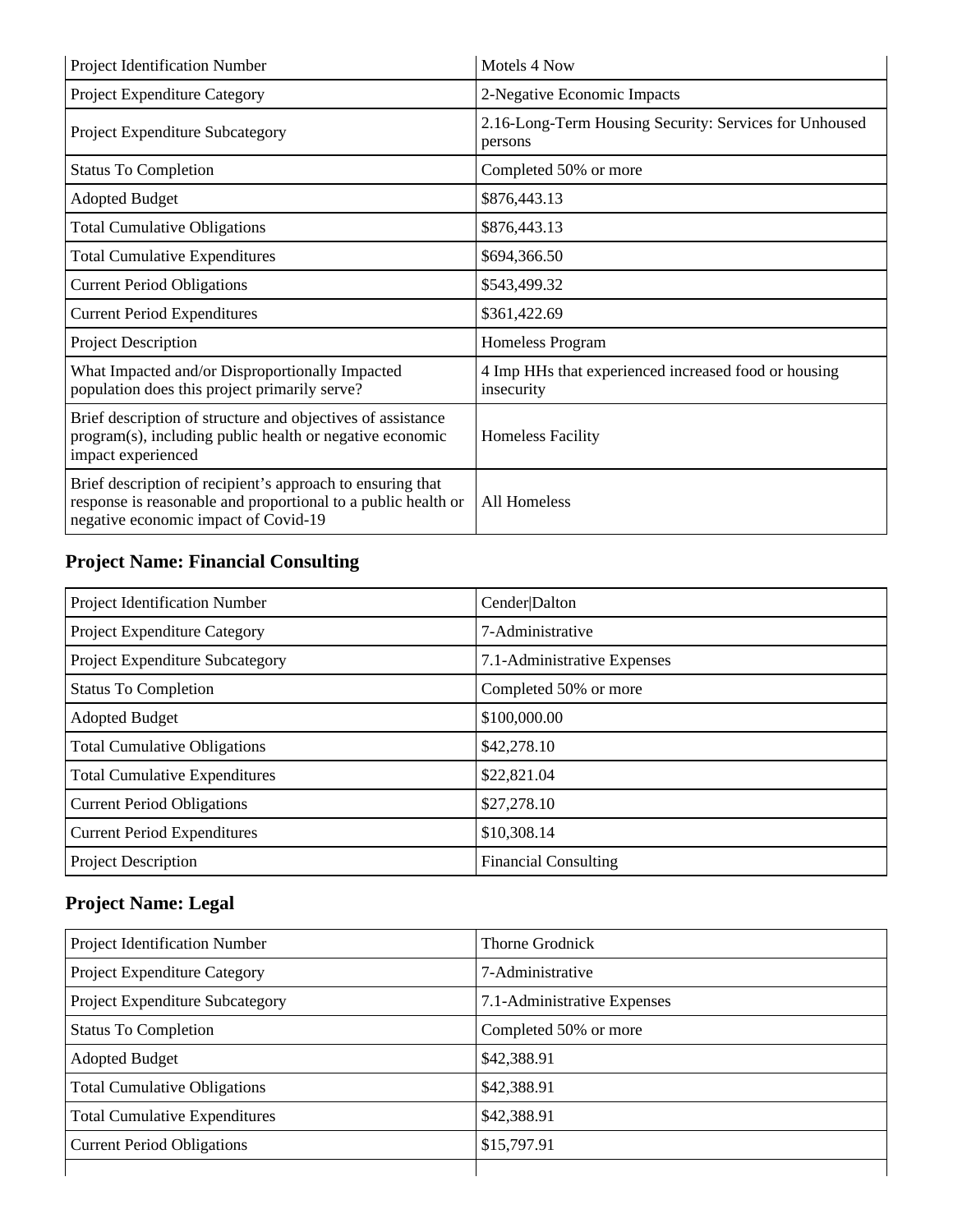| <b>Current Period Expenditures</b> | \$15,797.91    |
|------------------------------------|----------------|
| <b>Project Description</b>         | Legal Services |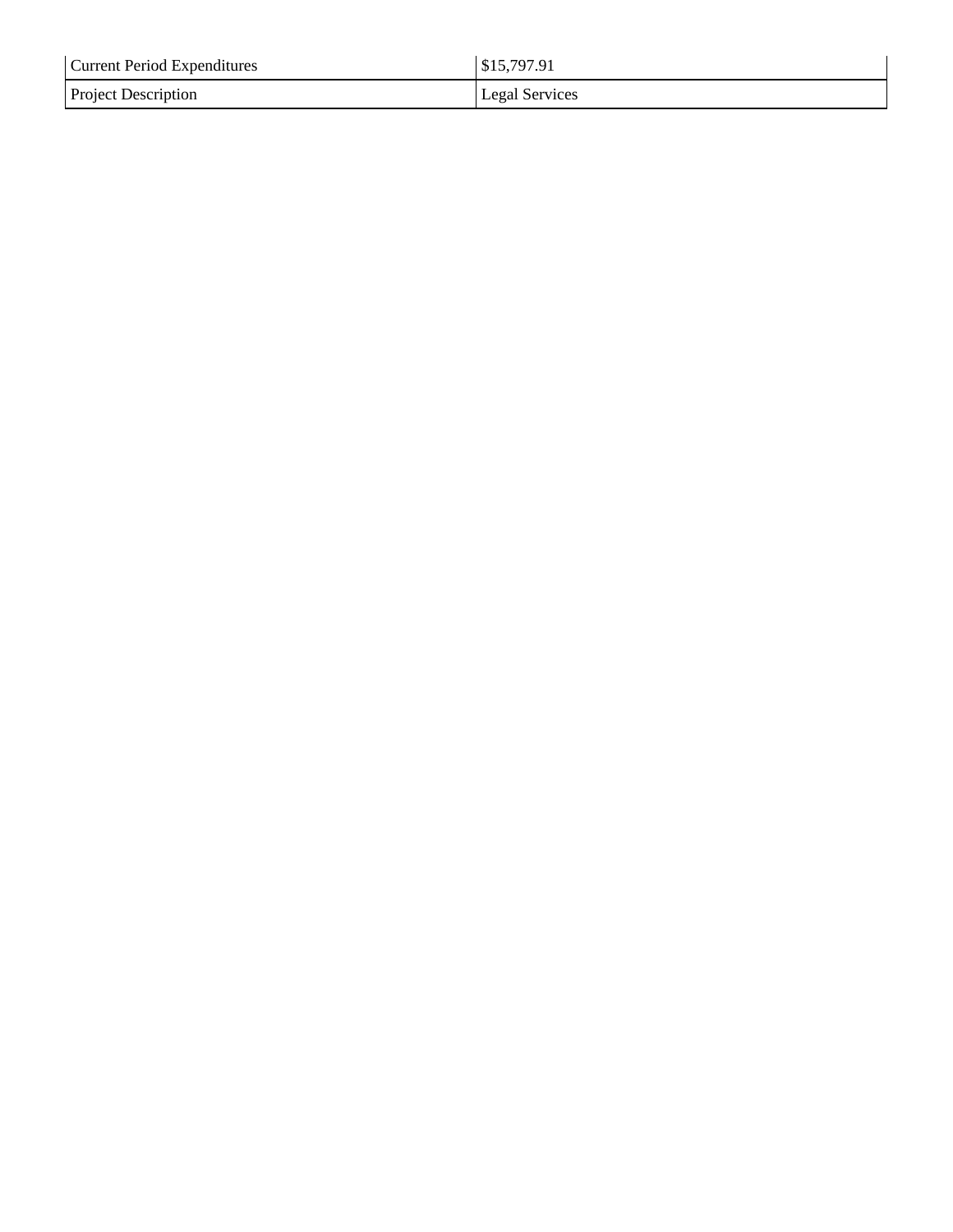## **Subrecipients**

### **Subrecipient Name: Penn Township**

| <b>TIN</b>                              | 356003637             |
|-----------------------------------------|-----------------------|
| Unique Entity Identifer                 |                       |
| <b>POC Email Address</b>                | doris@penntrustee.org |
| Address Line 1                          | 210 East Russ St.     |
| Address Line 2                          |                       |
| Address Line 3                          |                       |
| City                                    | Mishawaka             |
| State                                   | IN                    |
| Zip                                     | 46545                 |
| $Zip+4$                                 |                       |
| <b>Entity Type</b>                      |                       |
| Is the Recipient Registered in SAM.Gov? | Yes                   |

#### **Subrecipient Name: Madison Township**

| <b>TIN</b>                              | 356003638                   |
|-----------------------------------------|-----------------------------|
| Unique Entity Identifer                 |                             |
| <b>POC Email Address</b>                | madison2@myfrontiermail.com |
| Address Line 1                          | 15267 Madison Road          |
| Address Line 2                          |                             |
| Address Line 3                          |                             |
| City                                    | Mishawaka                   |
| <b>State</b>                            | IN                          |
| Zip                                     | 46544                       |
| $Zip+4$                                 |                             |
| <b>Entity Type</b>                      | Subrecipient                |
| Is the Recipient Registered in SAM.Gov? | Yes                         |

#### **Subrecipient Name: St. Joseph County**

| <b>TIN</b>               | 356000194                  |
|--------------------------|----------------------------|
| Unique Entity Identifer  |                            |
| <b>POC Email Address</b> | i jmurphy@sjcindiana.com   |
| Address Line 1           | 227 W. Jefferson Boulevard |
| Address Line 2           |                            |
| Address Line 3           |                            |
| City                     | South Bend                 |
|                          |                            |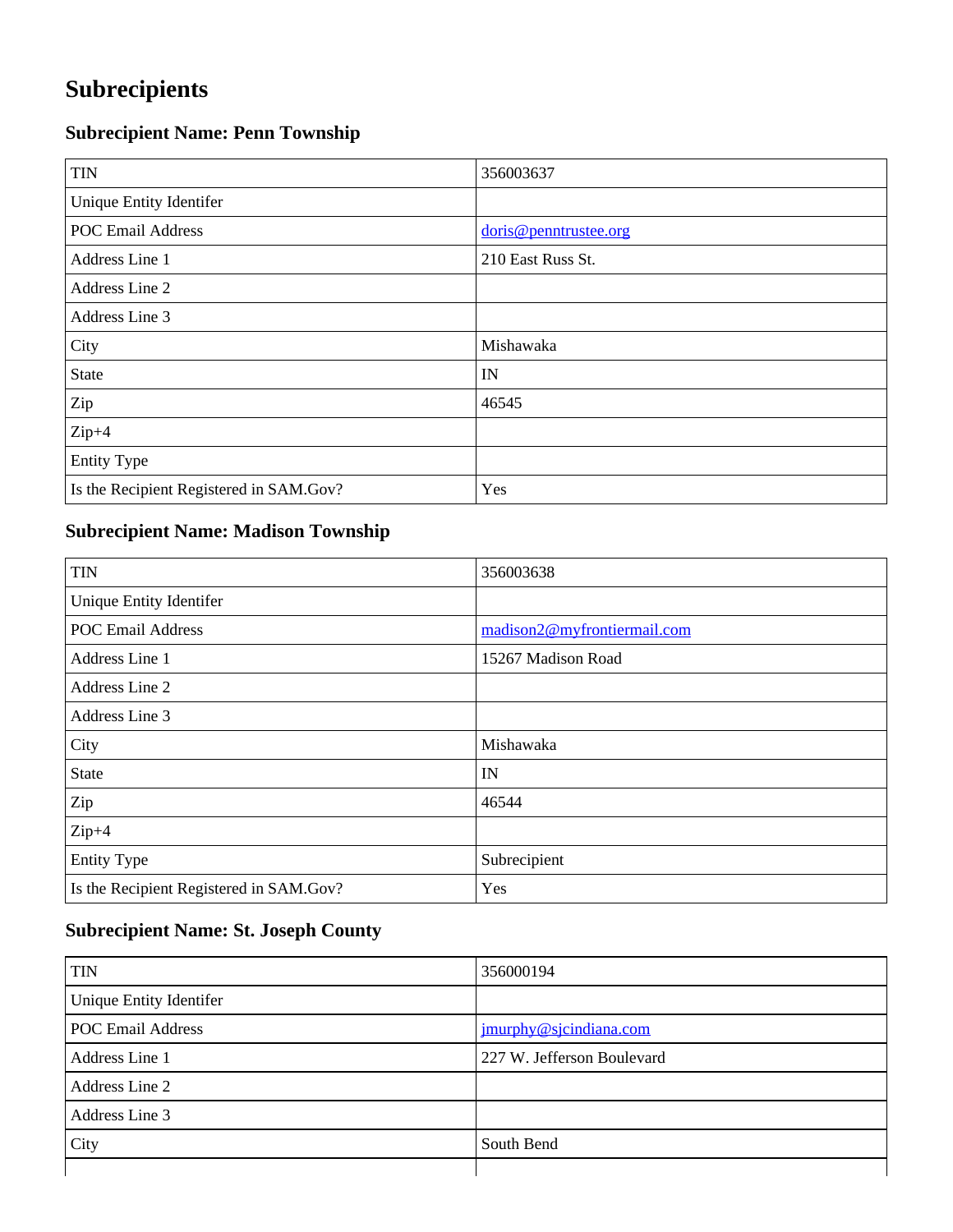| <b>State</b>                            | IN    |
|-----------------------------------------|-------|
| Zip                                     | 46601 |
| $Zip+4$                                 |       |
| <b>Entity Type</b>                      |       |
| Is the Recipient Registered in SAM.Gov? | Yes   |

#### **Subrecipient Name: Village to Village International, Inc.**

| <b>TIN</b>                                                                                                                  | 273982540           |
|-----------------------------------------------------------------------------------------------------------------------------|---------------------|
| Unique Entity Identifer                                                                                                     |                     |
| <b>POC Email Address</b>                                                                                                    | mattborst@gmail.com |
| Address Line 1                                                                                                              | 1110 Portage Avenue |
| Address Line 2                                                                                                              |                     |
| Address Line 3                                                                                                              |                     |
| City                                                                                                                        | South Bend          |
| <b>State</b>                                                                                                                | IN                  |
| Zip                                                                                                                         | 46616               |
| $Zip+4$                                                                                                                     |                     |
| <b>Entity Type</b>                                                                                                          | Subrecipient        |
| Is the Recipient Registered in SAM.Gov?                                                                                     | N <sub>o</sub>      |
| In the preceding fiscal year, did recipient receive 80% or<br>more of its annual gross revenue from federal funds?          | N <sub>o</sub>      |
| In the preceding fiscal year, did recipient receive \$25 million<br>or more of its annual gross revenue from federal funds? | N <sub>o</sub>      |

### **Subrecipient Name: Youth Service Bureau of St. Joseph County Inc.**

| <b>TIN</b>                                                                                                                  | 311174910                     |
|-----------------------------------------------------------------------------------------------------------------------------|-------------------------------|
| Unique Entity Identifer                                                                                                     |                               |
| <b>POC Email Address</b>                                                                                                    | jennifer.pickering@ysbsjc.org |
| Address Line 1                                                                                                              | 2222 Lincoln Way West         |
| Address Line 2                                                                                                              |                               |
| Address Line 3                                                                                                              |                               |
| City                                                                                                                        | South Bend                    |
| <b>State</b>                                                                                                                | IN                            |
| Zip                                                                                                                         | 46628                         |
| $Zip+4$                                                                                                                     |                               |
| <b>Entity Type</b>                                                                                                          | Subrecipient                  |
| Is the Recipient Registered in SAM.Gov?                                                                                     | N <sub>o</sub>                |
| In the preceding fiscal year, did recipient receive 80% or<br>more of its annual gross revenue from federal funds?          | N <sub>o</sub>                |
| In the preceding fiscal year, did recipient receive \$25 million<br>or more of its annual gross revenue from federal funds? | No                            |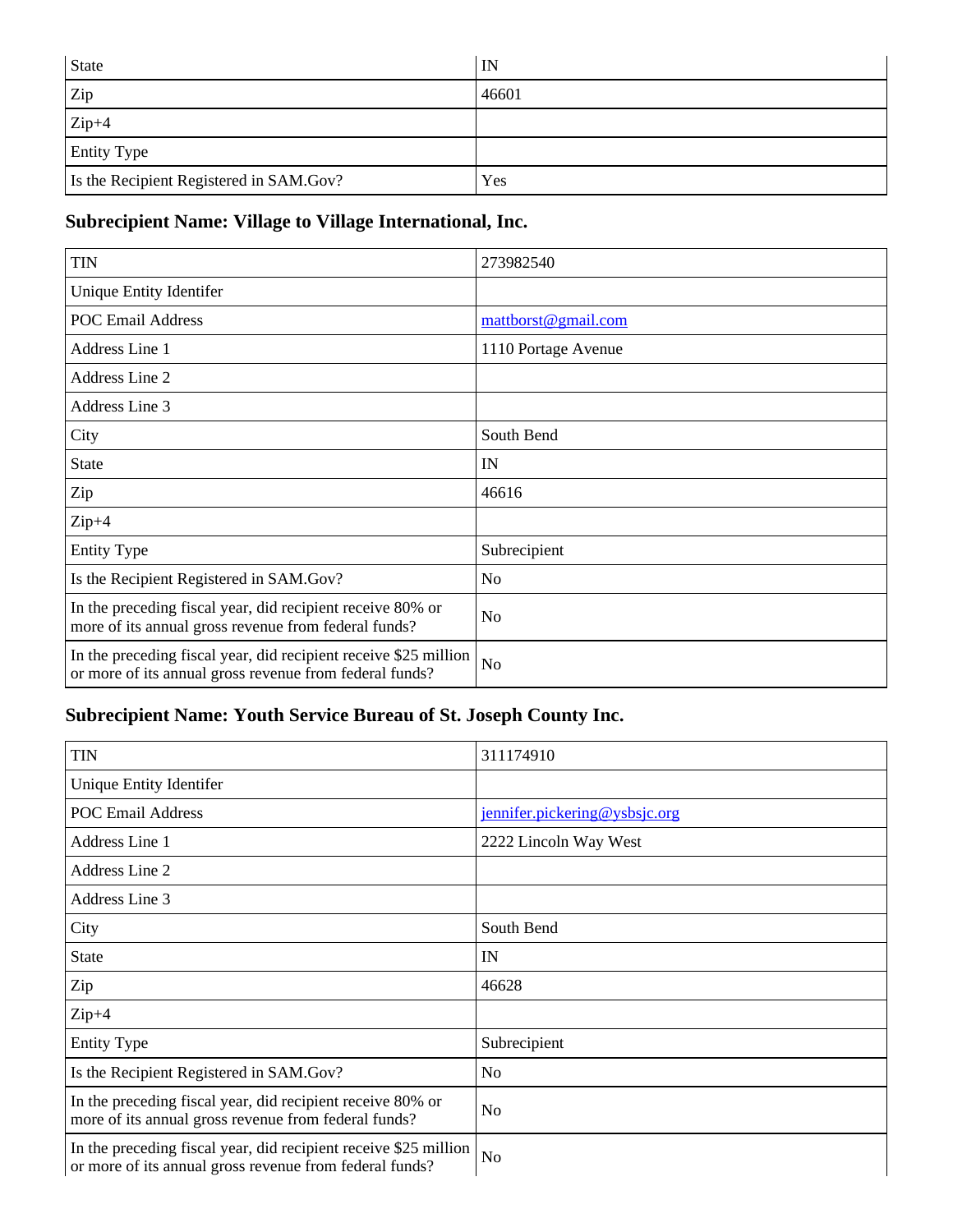#### **Subrecipient Name: United Way of St. Joseph County, Inc.**

the contract of the contract of the contract of

| <b>TIN</b>                              | 351063368              |
|-----------------------------------------|------------------------|
| Unique Entity Identifer                 |                        |
| <b>POC Email Address</b>                | ljensen@uwsjc.org      |
| Address Line 1                          | 3517 E. Jefferson Blvd |
| Address Line 2                          |                        |
| Address Line 3                          |                        |
| City                                    | South Bend             |
| <b>State</b>                            | IN                     |
| Zip                                     | 46615                  |
| $Zip+4$                                 |                        |
| <b>Entity Type</b>                      | Subrecipient           |
| Is the Recipient Registered in SAM.Gov? | Yes                    |

#### **Subrecipient Name: Humane Society of St. Joseph County INC**

| <b>TIN</b>                                                                                                                  | 356006532                   |
|-----------------------------------------------------------------------------------------------------------------------------|-----------------------------|
| Unique Entity Identifer                                                                                                     |                             |
| <b>POC Email Address</b>                                                                                                    | genny@humanesocietyshjc.org |
| Address Line 1                                                                                                              | 2506 Grape Road             |
| Address Line 2                                                                                                              |                             |
| Address Line 3                                                                                                              |                             |
| City                                                                                                                        | Mishawaka                   |
| <b>State</b>                                                                                                                | IN                          |
| Zip                                                                                                                         | 46545                       |
| $Zip+4$                                                                                                                     |                             |
| <b>Entity Type</b>                                                                                                          | Subrecipient                |
| Is the Recipient Registered in SAM.Gov?                                                                                     | N <sub>o</sub>              |
| In the preceding fiscal year, did recipient receive 80% or<br>more of its annual gross revenue from federal funds?          | N <sub>o</sub>              |
| In the preceding fiscal year, did recipient receive \$25 million<br>or more of its annual gross revenue from federal funds? | N <sub>o</sub>              |

#### **Subrecipient Name: Our Lady of the Road, Inc.**

| <b>TIN</b>               | 261184631           |
|--------------------------|---------------------|
| Unique Entity Identifer  |                     |
| <b>POC Email Address</b> | jschommer@olrsb.org |
| Address Line 1           | P.O. Box 4375       |
| Address Line 2           |                     |
| Address Line 3           |                     |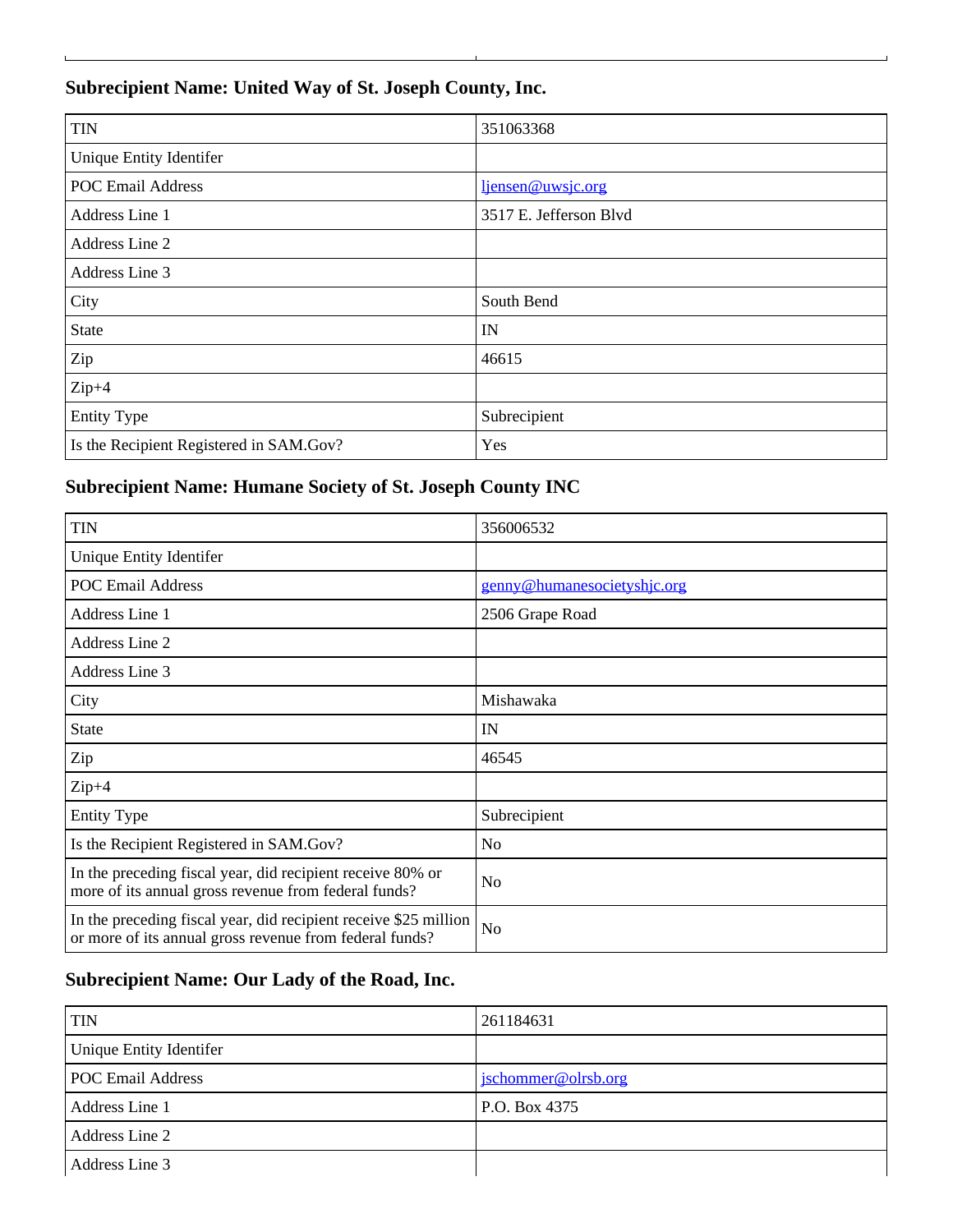| City                                                                                                                        | South Bend     |
|-----------------------------------------------------------------------------------------------------------------------------|----------------|
| <b>State</b>                                                                                                                | IN             |
| Zip                                                                                                                         | 46634          |
| $Zip+4$                                                                                                                     |                |
| <b>Entity Type</b>                                                                                                          | Subrecipient   |
| Is the Recipient Registered in SAM.Gov?                                                                                     | N <sub>0</sub> |
| In the preceding fiscal year, did recipient receive 80% or<br>more of its annual gross revenue from federal funds?          | Yes            |
| In the preceding fiscal year, did recipient receive \$25 million<br>or more of its annual gross revenue from federal funds? | N <sub>0</sub> |

### **Subrecipient Name: The Center for the Homeless, Inc.**

| <b>TIN</b>                              | 351768544           |
|-----------------------------------------|---------------------|
| <b>Unique Entity Identifer</b>          |                     |
| <b>POC Email Address</b>                | scammilleri@cfh.net |
| Address Line 1                          | 813 S. Michigan St. |
| Address Line 2                          |                     |
| Address Line 3                          |                     |
| City                                    | South Bend          |
| <b>State</b>                            | IN                  |
| Zip                                     | 46601               |
| $Zip+4$                                 |                     |
| <b>Entity Type</b>                      | Subrecipient        |
| Is the Recipient Registered in SAM.Gov? | Yes                 |

#### **Subrecipient Name: Unity Gardens, Inc.**

| <b>TIN</b>                              | 270901122                  |
|-----------------------------------------|----------------------------|
| Unique Entity Identifer                 |                            |
| <b>POC Email Address</b>                | growunitygardens@yahoo.com |
| Address Line 1                          | 3701 Prast Blvd.           |
| Address Line 2                          |                            |
| Address Line 3                          |                            |
| City                                    | South Bend                 |
| <b>State</b>                            | IN                         |
| Zip                                     | 46628                      |
| $Zip+4$                                 |                            |
| <b>Entity Type</b>                      | Subrecipient               |
| Is the Recipient Registered in SAM.Gov? | Yes                        |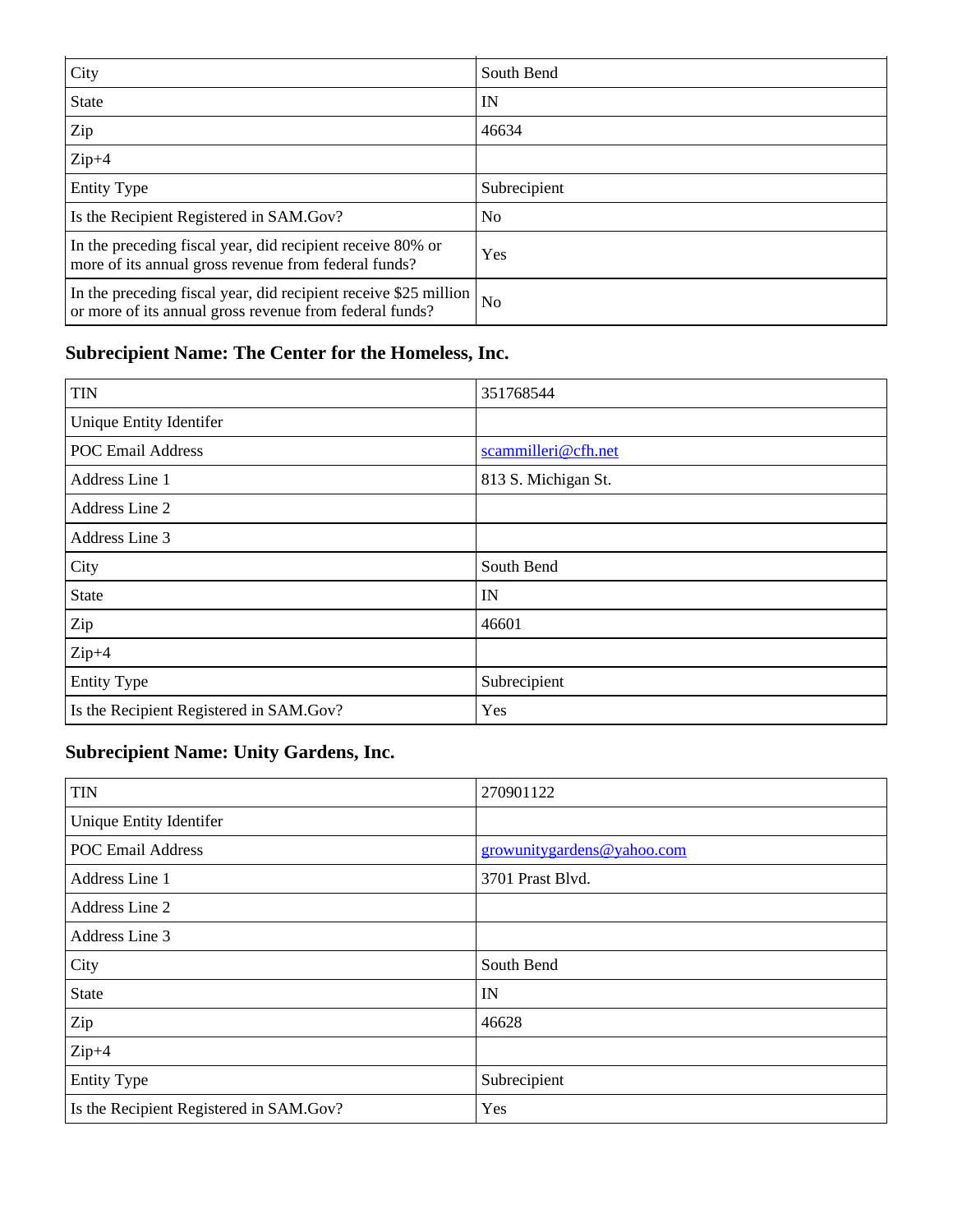## **Subawards**

#### **Subward No: NON PROF**

| Subaward Type                  | Grant: Lump Sum Payment(s) |
|--------------------------------|----------------------------|
| Subaward Obligation            | \$2,136,113.74             |
| <b>Subaward Date</b>           | 1/1/2022                   |
| Place of Performance Address 1 | 227 W. Jefferson Boulevard |
| Place of Performance Address 2 |                            |
| Place of Performance Address 3 |                            |
| Place of Performance City      | South Bend                 |
| Place of Performance State     | IN                         |
| Place of Performance Zip       | 46264                      |
| Place of Performance Zip+4     |                            |
| Description                    | Non Profits                |
| Subrecipient                   | St. Joseph County          |
| Period of Performance Start    | 1/1/2022                   |
| Period of Performance End      | 3/31/2022                  |

#### **Subward No: OASIS**

| Subaward Type                     | Direct Payment                           |
|-----------------------------------|------------------------------------------|
| Subaward Obligation               | \$500,000.00                             |
| <b>Subaward Date</b>              | 1/1/2022                                 |
| Place of Performance Address 1    | 1110 Portage Avenue                      |
| Place of Performance Address 2    |                                          |
| Place of Performance Address 3    |                                          |
| Place of Performance City         | South Bend                               |
| <b>Place of Performance State</b> | IN                                       |
| Place of Performance Zip          | 46616                                    |
| Place of Performance Zip+4        |                                          |
| Description                       | Two duplexes for intentional neighboring |
| Subrecipient                      | Village to Village International, Inc.   |
| Period of Performance Start       | 1/1/2022                                 |
| Period of Performance End         | 12/31/2022                               |

#### **Subward No: YOUTH**

| Subaward Type       | Direct Payment |
|---------------------|----------------|
| Subaward Obligation | \$750,000.00   |
| Subaward Date       | 1/1/2022       |
|                     |                |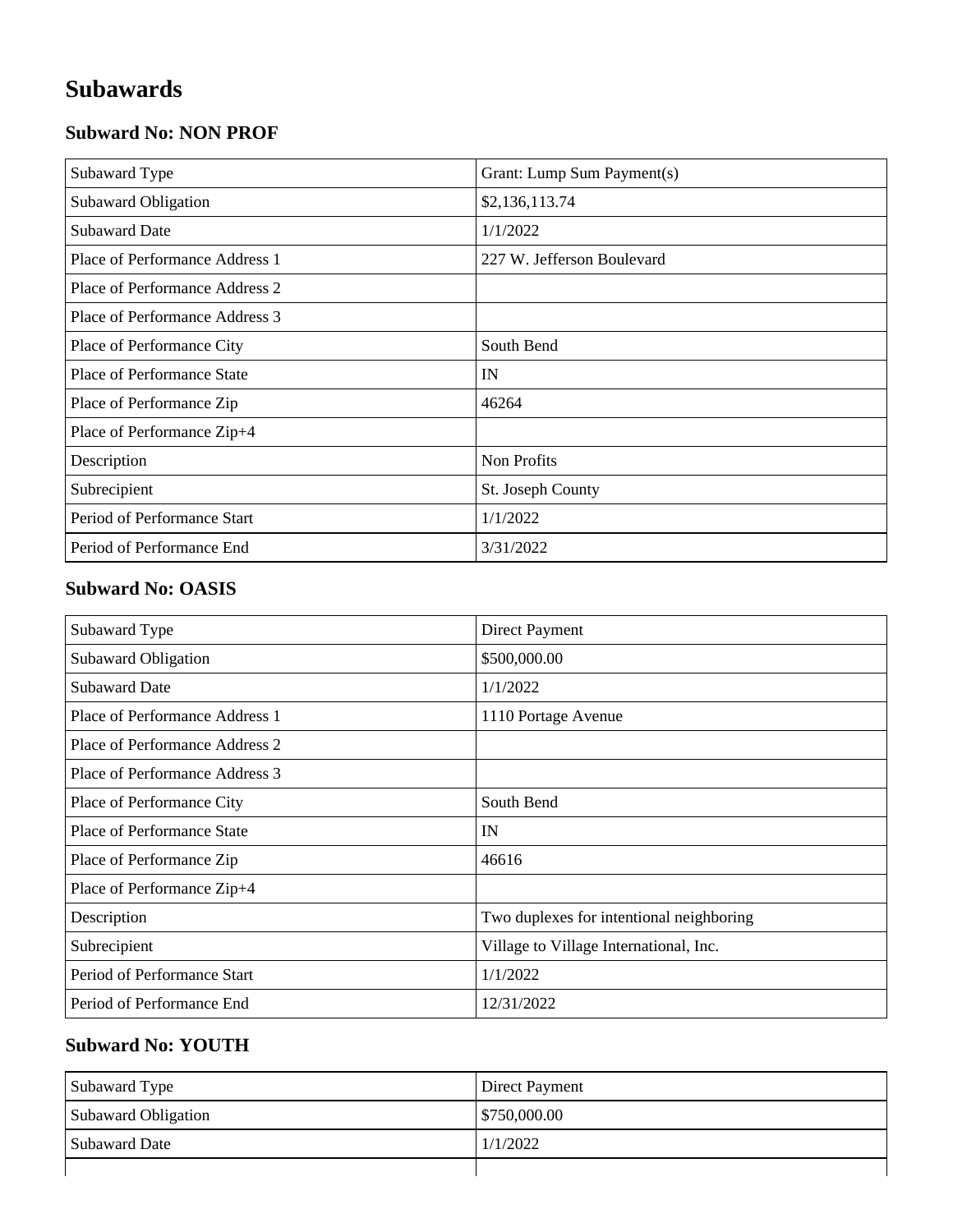| Place of Performance Address 1 | 2222 Lincoln Way West                          |
|--------------------------------|------------------------------------------------|
| Place of Performance Address 2 |                                                |
| Place of Performance Address 3 |                                                |
| Place of Performance City      | South Bend                                     |
| Place of Performance State     | IN                                             |
| Place of Performance Zip       | 46628                                          |
| Place of Performance Zip+4     |                                                |
| Description                    | <b>Youth Service Center for Youth Success</b>  |
| Subrecipient                   | Youth Service Bureau of St. Joseph County Inc. |
| Period of Performance Start    | 1/1/2022                                       |
| Period of Performance End      | 12/31/2022                                     |

#### **Subward No: HUMANE**

| Subaward Type                  | Direct Payment                          |
|--------------------------------|-----------------------------------------|
| <b>Subaward Obligation</b>     | \$125,000.00                            |
| <b>Subaward Date</b>           | 1/1/2022                                |
| Place of Performance Address 1 | 2506 Grape Road                         |
| Place of Performance Address 2 |                                         |
| Place of Performance Address 3 |                                         |
| Place of Performance City      | Mishawaka                               |
| Place of Performance State     | IN                                      |
| Place of Performance Zip       | 46545                                   |
| Place of Performance Zip+4     |                                         |
| Description                    | <b>Capital Improvements</b>             |
| Subrecipient                   | Humane Society of St. Joseph County INC |
| Period of Performance Start    | 1/1/2022                                |
| Period of Performance End      | 12/31/2022                              |

#### **Subward No: UNITED**

| Subaward Type                  | <b>Direct Payment</b>   |
|--------------------------------|-------------------------|
| <b>Subaward Obligation</b>     | \$3,675,000.00          |
| <b>Subaward Date</b>           | 1/1/2022                |
| Place of Performance Address 1 | 3517 E. Jefferson Blvd. |
| Place of Performance Address 2 |                         |
| Place of Performance Address 3 |                         |
| Place of Performance City      | South Bend              |
| Place of Performance State     | IN                      |
| Place of Performance Zip       | 46615                   |
| Place of Performance Zip+4     |                         |
|                                |                         |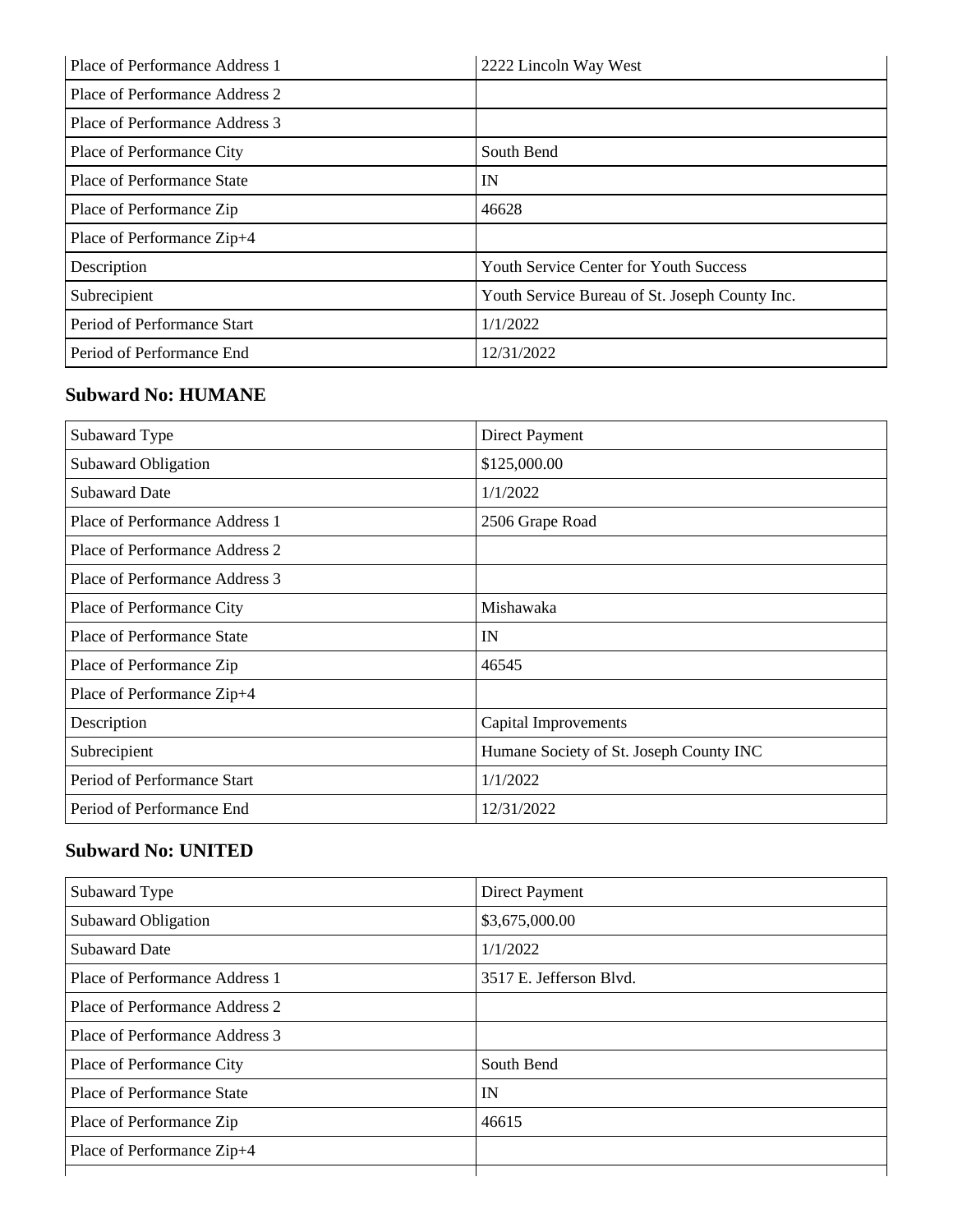| Description                      | Social Innovation Hubs                |
|----------------------------------|---------------------------------------|
| Subrecipient                     | United Way of St. Joseph County, Inc. |
| Period of Performance Start      | 1/1/2022                              |
| <b>Period of Performance End</b> | 12/31/2022                            |

#### **Subward No: LADY**

| Subaward Type                  | Direct Payment                    |
|--------------------------------|-----------------------------------|
| Subaward Obligation            | \$1,653,886.26                    |
| <b>Subaward Date</b>           | 1/1/2022                          |
| Place of Performance Address 1 | 744 S. Main Street                |
| Place of Performance Address 2 |                                   |
| Place of Performance Address 3 |                                   |
| Place of Performance City      | South Bend                        |
| Place of Performance State     | IN                                |
| Place of Performance Zip       | 46601                             |
| Place of Performance Zip+4     |                                   |
| Description                    | Motels for Now Program - Homeless |
| Subrecipient                   | Our Lady of the Road, Inc.        |
| Period of Performance Start    | 1/1/2022                          |
| Period of Performance End      | 12/31/2022                        |

#### **Subward No: HOMELESS**

| Subaward Type                  | <b>Direct Payment</b>             |
|--------------------------------|-----------------------------------|
| Subaward Obligation            | \$1,000,000.00                    |
| <b>Subaward Date</b>           | 1/1/2022                          |
| Place of Performance Address 1 | 813 S. Michigan St.               |
| Place of Performance Address 2 |                                   |
| Place of Performance Address 3 |                                   |
| Place of Performance City      | South Bend                        |
| Place of Performance State     | IN                                |
| Place of Performance Zip       | 46601                             |
| Place of Performance Zip+4     |                                   |
| Description                    | Homeless                          |
| Subrecipient                   | The Center for the Homeless, Inc. |
| Period of Performance Start    | 1/1/2022                          |
| Period of Performance End      | 3/31/2022                         |

#### **Subward No: GARDEN**

| c                | ment       |
|------------------|------------|
| <b>THANTIOUS</b> | $hr\alpha$ |
| ype              | -          |
| va.              |            |
| ∼                |            |
|                  |            |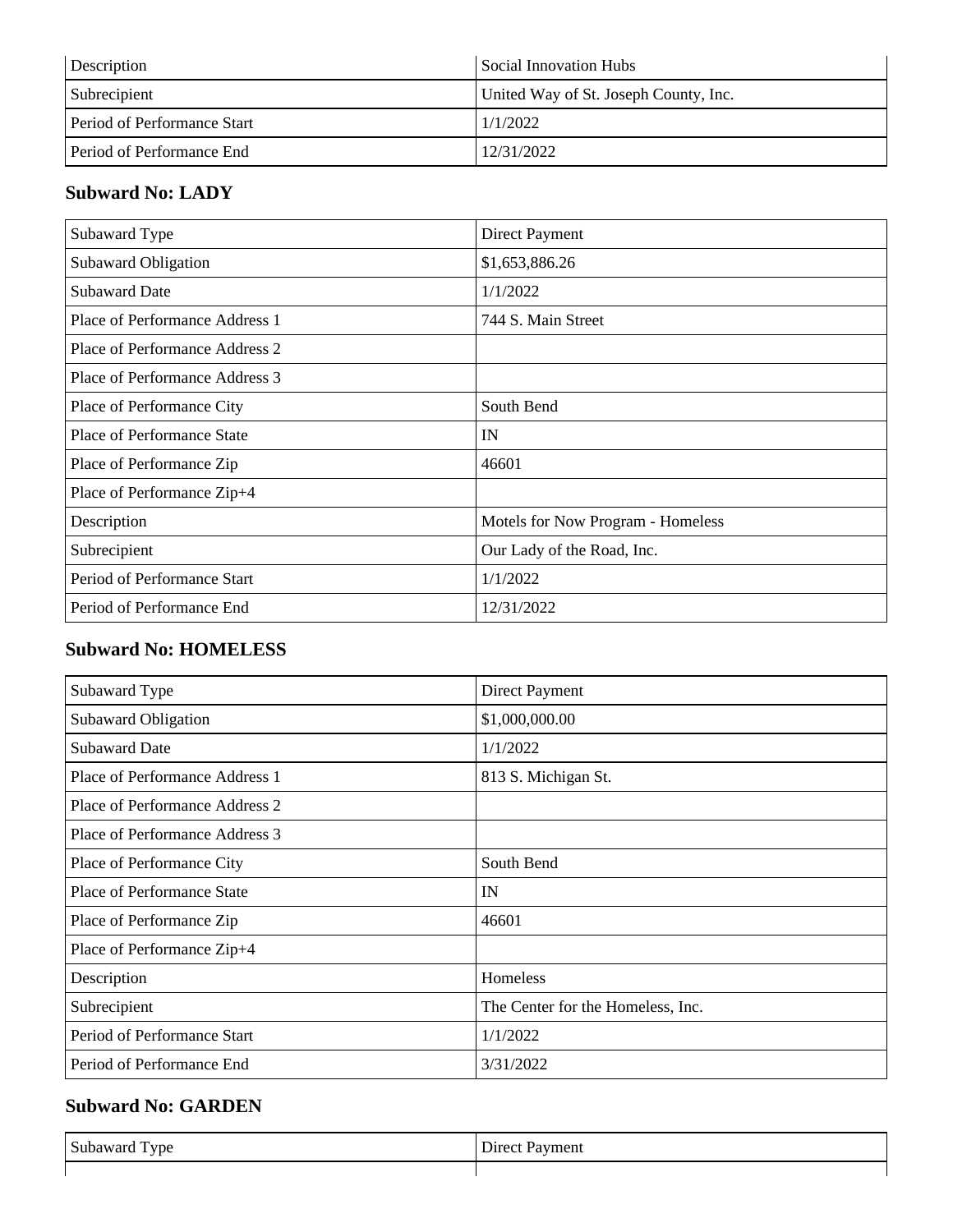| Subaward Obligation            | \$160,000.00                 |
|--------------------------------|------------------------------|
| <b>Subaward Date</b>           | 1/1/2022                     |
| Place of Performance Address 1 | 3701 Prast Blvd.             |
| Place of Performance Address 2 |                              |
| Place of Performance Address 3 |                              |
| Place of Performance City      | South Bend                   |
| Place of Performance State     | IN                           |
| Place of Performance Zip       | 46628                        |
| Place of Performance Zip+4     |                              |
| Description                    | <b>Impacted Neighborhood</b> |
| Subrecipient                   | Unity Gardens, Inc.          |
| Period of Performance Start    | 1/1/2022                     |
| Period of Performance End      | 3/31/2022                    |

#### **Subward No: M4N**

| Subaward Type                  | <b>Direct Payment</b>                |
|--------------------------------|--------------------------------------|
| Subaward Obligation            | \$876,443.13                         |
| <b>Subaward Date</b>           | 10/1/2021                            |
| Place of Performance Address 1 | 227 W. Jefferson Boulevard           |
| Place of Performance Address 2 |                                      |
| Place of Performance Address 3 |                                      |
| Place of Performance City      | South Bend                           |
| Place of Performance State     | IN                                   |
| Place of Performance Zip       | 46601                                |
| Place of Performance Zip+4     |                                      |
| Description                    | Homeless Motels 4 Now winter 2021/22 |
| Subrecipient                   | St. Joseph County                    |
| Period of Performance Start    | 10/1/2021                            |
| Period of Performance End      | 3/31/2022                            |

#### **Subward No: PPE**

| Subaward Type                  | Direct Payment  |
|--------------------------------|-----------------|
| Subaward Obligation            | \$75,000.00     |
| <b>Subaward Date</b>           | 12/31/2021      |
| Place of Performance Address 1 | 210 E. Russ St. |
| Place of Performance Address 2 |                 |
| Place of Performance Address 3 |                 |
| Place of Performance City      | Mishawaka       |
| Place of Performance State     | IN              |
|                                |                 |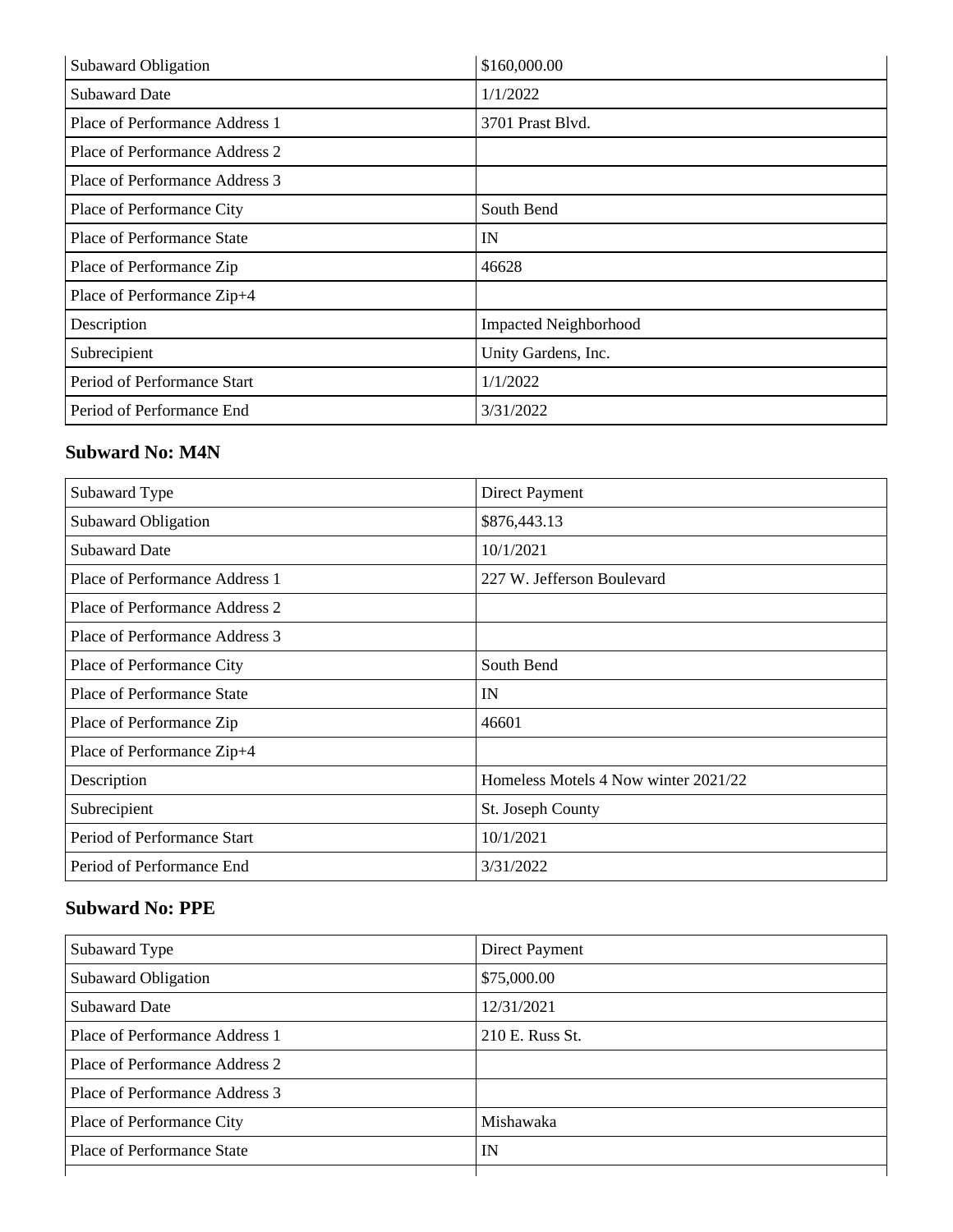| Place of Performance Zip    | 46545         |
|-----------------------------|---------------|
| Place of Performance Zip+4  |               |
| Description                 | <b>PPE</b>    |
| Subrecipient                | Penn Township |
| Period of Performance Start | 1/1/2022      |
| Period of Performance End   | 1/1/2023      |

#### **Subward No: Portage**

| Subaward Type                  | Direct Payment             |
|--------------------------------|----------------------------|
| Subaward Obligation            | \$120,690.00               |
| <b>Subaward Date</b>           | 10/1/2021                  |
| Place of Performance Address 1 | 227 W. Jefferson Boulevard |
| Place of Performance Address 2 |                            |
| Place of Performance Address 3 |                            |
| Place of Performance City      | South Bend                 |
| Place of Performance State     | IN                         |
| Place of Performance Zip       | 46601                      |
| Place of Performance Zip+4     |                            |
| Description                    | Wages at congregate care   |
| Subrecipient                   | St. Joseph County          |
| Period of Performance Start    | 10/1/2021                  |
| Period of Performance End      | 12/31/2021                 |

#### **Subward No: Vax**

| Subaward Type                     | Direct Payment             |
|-----------------------------------|----------------------------|
| Subaward Obligation               | \$473,000.00               |
| <b>Subaward Date</b>              | 1/1/2022                   |
| Place of Performance Address 1    | 227 W. Jefferson Boulevard |
| Place of Performance Address 2    |                            |
| Place of Performance Address 3    |                            |
| Place of Performance City         | South Bend                 |
| <b>Place of Performance State</b> | IN                         |
| Place of Performance Zip          | 46624                      |
| Place of Performance Zip+4        |                            |
| Description                       | Vaccine Clinic             |
| Subrecipient                      | St. Joseph County          |
| Period of Performance Start       | 1/1/2022                   |
| Period of Performance End         | 12/31/2022                 |

#### **Subward No: MAD**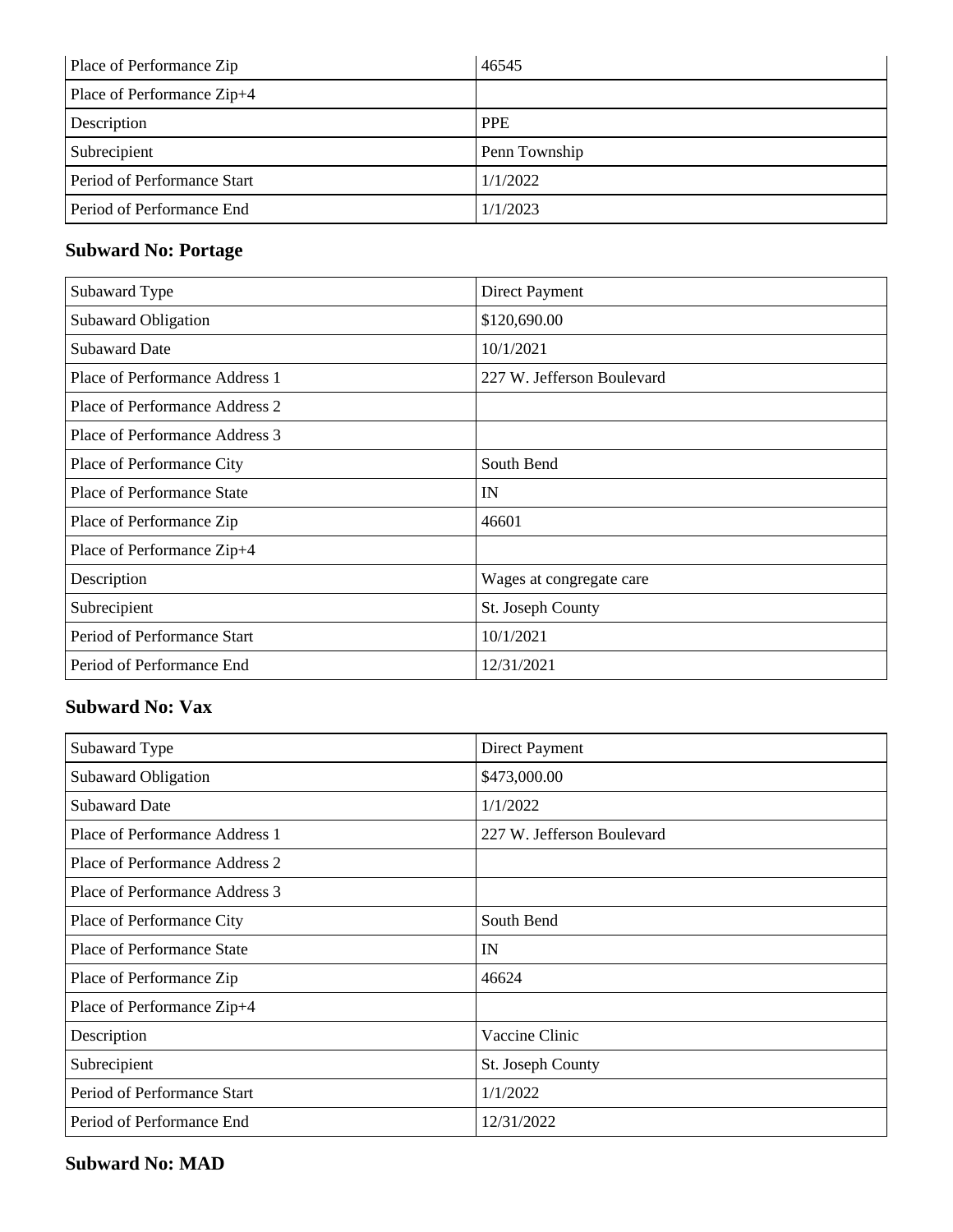| Subaward Type                  | Direct Payment     |
|--------------------------------|--------------------|
| Subaward Obligation            | \$50,000.00        |
| <b>Subaward Date</b>           | 12/31/2021         |
| Place of Performance Address 1 | 15267 Madison Road |
| Place of Performance Address 2 |                    |
| Place of Performance Address 3 |                    |
| Place of Performance City      | Mishawaka          |
| Place of Performance State     | IN                 |
| Place of Performance Zip       | 46544              |
| Place of Performance Zip+4     |                    |
| Description                    | <b>PPE</b>         |
| Subrecipient                   | Madison Township   |
| Period of Performance Start    | 1/1/2022           |
| Period of Performance End      | 3/31/2022          |

#### **Subward No: COVID**

| Subaward Type                  | <b>Direct Payment</b>                  |
|--------------------------------|----------------------------------------|
| Subaward Obligation            | \$2,420,100.00                         |
| <b>Subaward Date</b>           | 10/1/2021                              |
| Place of Performance Address 1 | 227 W. Jeffersion Boulevard            |
| Place of Performance Address 2 |                                        |
| Place of Performance Address 3 |                                        |
| Place of Performance City      | South Bend                             |
| Place of Performance State     | IN                                     |
| Place of Performance Zip       | 46601                                  |
| Place of Performance Zip+4     |                                        |
| Description                    | General COVID expenses from early 2021 |
| Subrecipient                   | St. Joseph County                      |
| Period of Performance Start    | 10/1/2021                              |
| Period of Performance End      | 12/31/2021                             |

#### **Subward No: CRISIS**

| Subaward Type                  | Direct Payment             |
|--------------------------------|----------------------------|
| Subaward Obligation            | \$2,452,500.00             |
| <b>Subaward Date</b>           | 1/1/2022                   |
| Place of Performance Address 1 | 227 W. Jefferson Boulevard |
| Place of Performance Address 2 |                            |
| Place of Performance Address 3 |                            |
|                                |                            |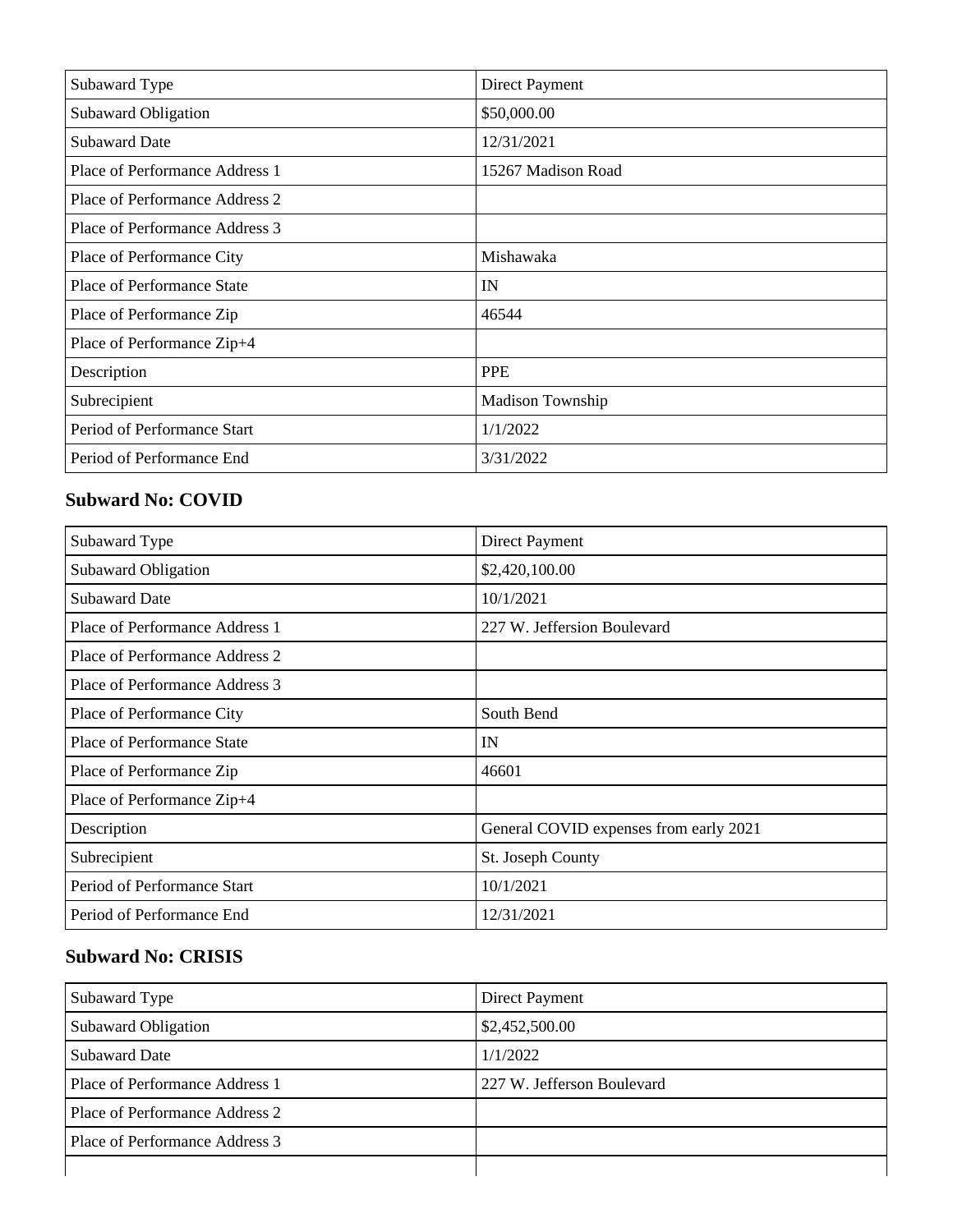| Place of Performance City   | South Bend          |
|-----------------------------|---------------------|
| Place of Performance State  | IN                  |
| Place of Performance Zip    | 46264               |
| Place of Performance Zip+4  |                     |
| Description                 | Crisis Intervention |
| Subrecipient                | St. Joseph County   |
| Period of Performance Start | 1/1/2022            |
| Period of Performance End   | 12/31/2022          |

#### **Subward No: Restaurant**

| Subaward Type                  | Grant: Reimbursable                                                |
|--------------------------------|--------------------------------------------------------------------|
| Subaward Obligation            | \$102,000.00                                                       |
| <b>Subaward Date</b>           | 10/1/2021                                                          |
| Place of Performance Address 1 | 227 W. Jefferson Boulevard                                         |
| Place of Performance Address 2 |                                                                    |
| Place of Performance Address 3 |                                                                    |
| Place of Performance City      | South Bend                                                         |
| Place of Performance State     | IN                                                                 |
| Place of Performance Zip       | 46601                                                              |
| Place of Performance Zip+4     |                                                                    |
| Description                    | <b>Restaurant Grants</b>                                           |
| Subrecipient                   | St. Joseph County                                                  |
| Period of Performance Start    | 10/1/2021                                                          |
| Period of Performance End      | 12/31/2021                                                         |
| <b>Primary Sector</b>          | grocery stores, restaurants, food production, and food<br>delivery |
| Purpose of Funds               | Reimburse restaurants for covid related improvements               |

### **Subward No: Facility**

| Subaward Type                  | Direct Payment             |
|--------------------------------|----------------------------|
| Subaward Obligation            | \$1,124,714.00             |
| <b>Subaward Date</b>           | 10/1/2021                  |
| Place of Performance Address 1 | 227 W. Jefferson Boulevard |
| Place of Performance Address 2 |                            |
| Place of Performance Address 3 |                            |
| Place of Performance City      | South Bend                 |
| Place of Performance State     | IN                         |
| Place of Performance Zip       | 46601                      |
| Place of Performance Zip+4     |                            |
|                                |                            |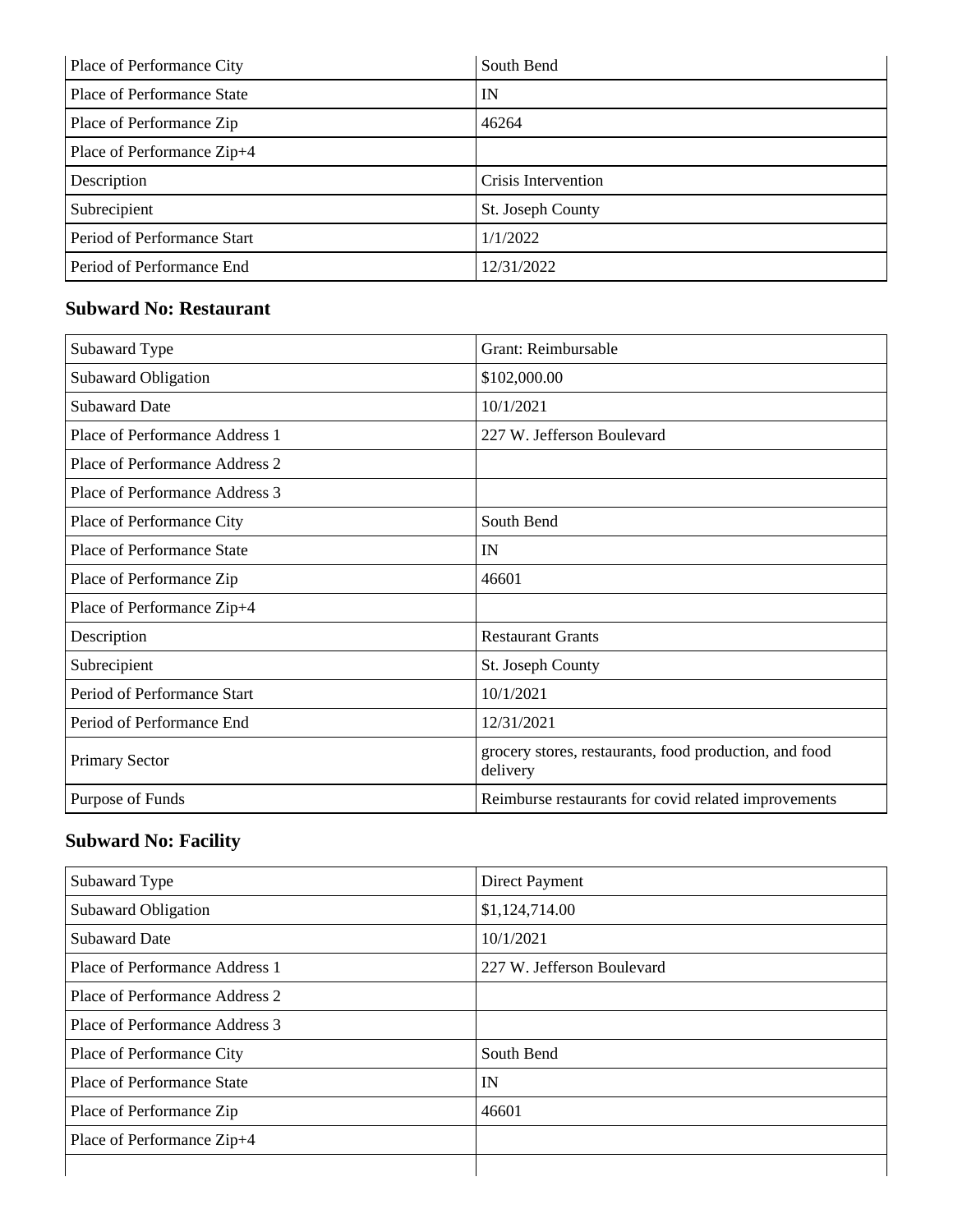| Description                      | <b>Improvements to County Facilities</b> |
|----------------------------------|------------------------------------------|
| Subrecipient                     | <b>St. Joseph County</b>                 |
| Period of Performance Start      | 10/1/2021                                |
| <b>Period of Performance End</b> | 12/31/2021                               |

#### **Subward No: Hotel**

| Subaward Type                  | Grant: Reimbursable                                                                                      |
|--------------------------------|----------------------------------------------------------------------------------------------------------|
| Subaward Obligation            | \$148,000.00                                                                                             |
| <b>Subaward Date</b>           | 10/1/2021                                                                                                |
| Place of Performance Address 1 | 227 W. Jefferson Boulevard                                                                               |
| Place of Performance Address 2 |                                                                                                          |
| Place of Performance Address 3 |                                                                                                          |
| Place of Performance City      | South Bend                                                                                               |
| Place of Performance State     | IN                                                                                                       |
| Place of Performance Zip       | 46601                                                                                                    |
| Place of Performance Zip+4     |                                                                                                          |
| Description                    | <b>Hotel Reimbursements</b>                                                                              |
| Subrecipient                   | St. Joseph County                                                                                        |
| Period of Performance Start    | 10/1/2021                                                                                                |
| Period of Performance End      | 12/31/2021                                                                                               |
| <b>Primary Sector</b>          | work at hotel and commercial lodging facilities that are used<br>for COVID-19 mitigation and containment |
| Purpose of Funds               | <b>Hotel Reimbursements</b>                                                                              |

#### **Subward No: Jail**

| Subaward Type                  | Direct Payment             |
|--------------------------------|----------------------------|
| Subaward Obligation            | \$795,800.00               |
| <b>Subaward Date</b>           | 10/1/2021                  |
| Place of Performance Address 1 | 227 W. Jefferson Boulevard |
| Place of Performance Address 2 |                            |
| Place of Performance Address 3 |                            |
| Place of Performance City      | South Bend                 |
| Place of Performance State     | IN                         |
| Place of Performance Zip       | 46601                      |
| Place of Performance Zip+4     |                            |
| Description                    | Jail Improvements          |
| Subrecipient                   | St. Joseph County          |
| Period of Performance Start    | 10/1/2021                  |
| Period of Performance End      | 12/31/2021                 |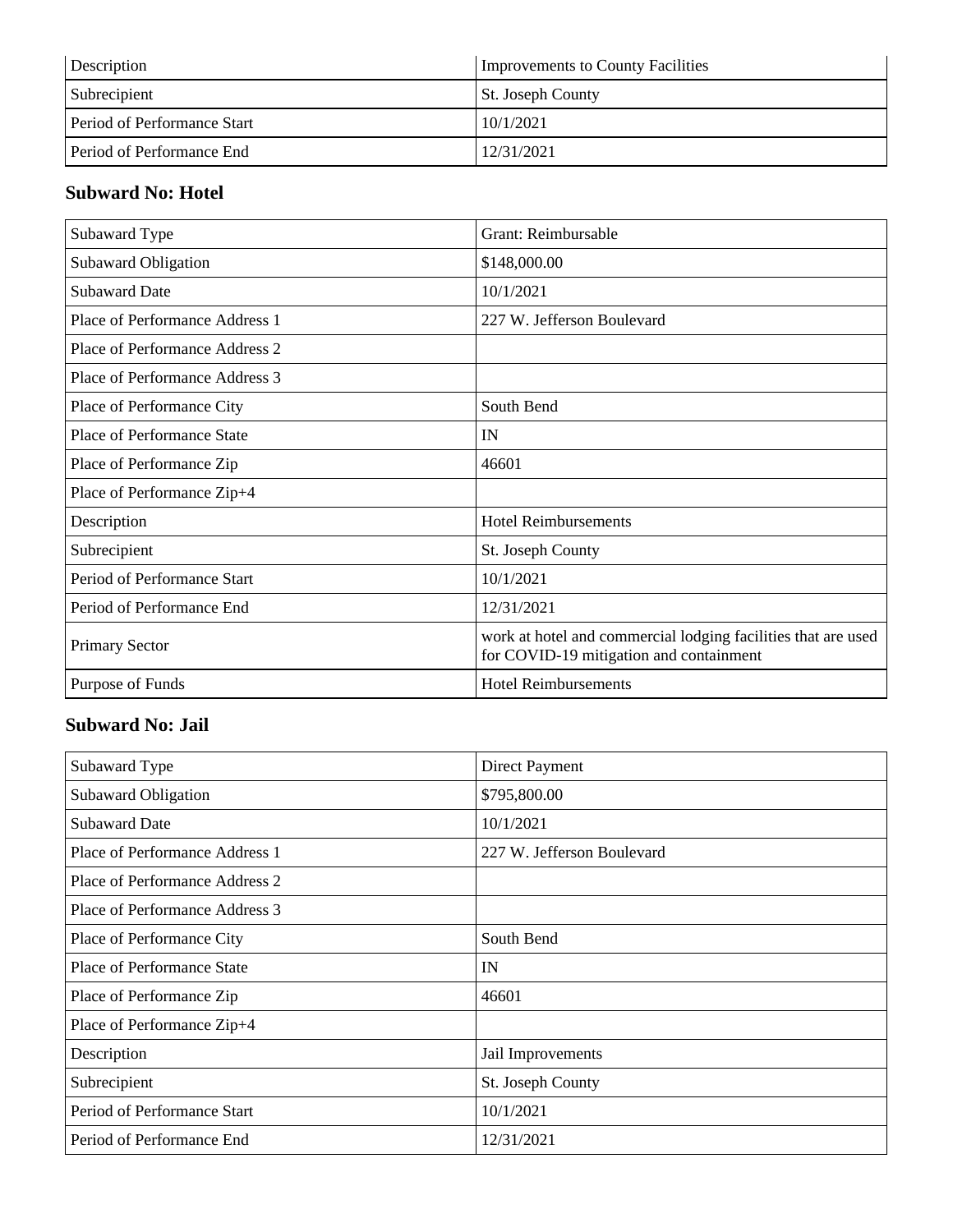## **Expenditures**

#### **Expenditures for Awards more than \$50,000**

#### **Expenditure: EN-00306870**

| Project Name              | Non Profits                |
|---------------------------|----------------------------|
| Subaward ID               | SUB-0196637                |
| Subaward No               | <b>NON PROF</b>            |
| <b>Subaward Amount</b>    | \$2,136,113.74             |
| Subaward Type             | Grant: Lump Sum Payment(s) |
| Subrecipient Name         |                            |
| <b>Expenditure Start</b>  | 1/1/2022                   |
| <b>Expenditure End</b>    | 3/31/2022                  |
| <b>Expenditure Amount</b> | \$613,741.00               |

### **Expenditure: EN-00318700**

| Project Name              | Non Profits    |
|---------------------------|----------------|
| Subaward ID               | SUB-0207996    |
| Subaward No               | <b>OASIS</b>   |
| <b>Subaward Amount</b>    | \$500,000.00   |
| Subaward Type             | Direct Payment |
| Subrecipient Name         |                |
| <b>Expenditure Start</b>  | 1/1/2022       |
| <b>Expenditure End</b>    | 3/31/2022      |
| <b>Expenditure Amount</b> | \$250,000.00   |

| Project Name              | Non Profits    |
|---------------------------|----------------|
| Subaward ID               | SUB-0208023    |
| Subaward No               | YOUTH          |
| <b>Subaward Amount</b>    | \$750,000.00   |
| Subaward Type             | Direct Payment |
| Subrecipient Name         |                |
| <b>Expenditure Start</b>  | 1/1/2022       |
| <b>Expenditure End</b>    | 3/31/2022      |
| <b>Expenditure Amount</b> | \$375,000.00   |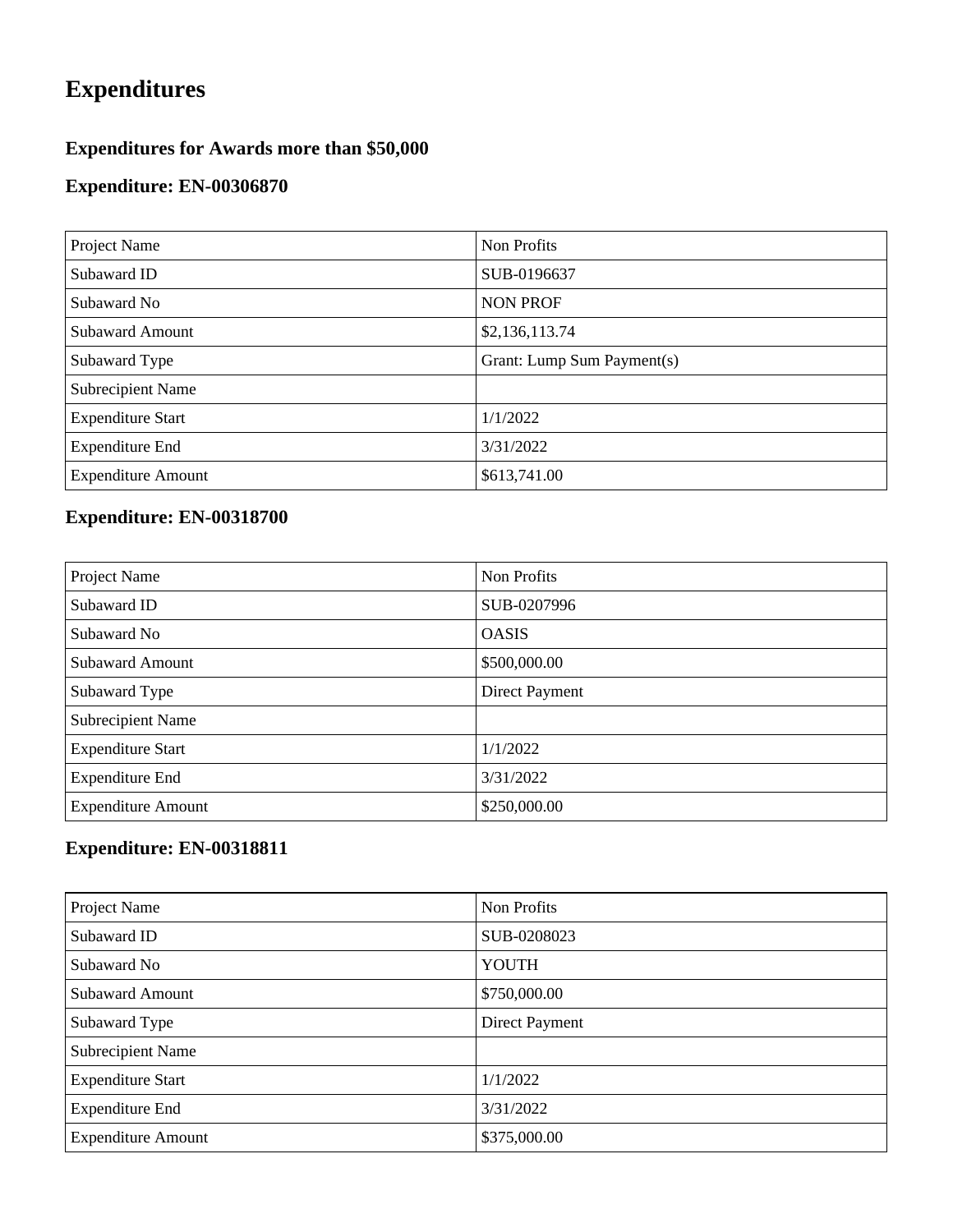| Project Name              | Non Profits    |
|---------------------------|----------------|
| Subaward ID               | SUB-0208045    |
| Subaward No               | <b>UNITED</b>  |
| <b>Subaward Amount</b>    | \$3,675,000.00 |
| Subaward Type             | Direct Payment |
| Subrecipient Name         |                |
| <b>Expenditure Start</b>  | 1/1/2022       |
| <b>Expenditure End</b>    | 3/31/2022      |
| <b>Expenditure Amount</b> | \$1,837,500.00 |

### **Expenditure: EN-00318994**

| Project Name              | Non Profits           |
|---------------------------|-----------------------|
| Subaward ID               | SUB-0208108           |
| Subaward No               | <b>HUMANE</b>         |
| <b>Subaward Amount</b>    | \$125,000.00          |
| Subaward Type             | <b>Direct Payment</b> |
| Subrecipient Name         |                       |
| <b>Expenditure Start</b>  | 1/1/2022              |
| <b>Expenditure End</b>    | 3/31/2022             |
| <b>Expenditure Amount</b> | \$125,000.00          |

#### **Expenditure: EN-00319102**

| Project Name              | Non Profits    |
|---------------------------|----------------|
| Subaward ID               | SUB-0208193    |
| Subaward No               | <b>LADY</b>    |
| <b>Subaward Amount</b>    | \$1,653,886.26 |
| Subaward Type             | Direct Payment |
| Subrecipient Name         |                |
| <b>Expenditure Start</b>  | 1/1/2022       |
| <b>Expenditure End</b>    | 3/31/2022      |
| <b>Expenditure Amount</b> | \$825,000.00   |

| <b>Project Name</b> | Non Profits |
|---------------------|-------------|
| Subaward ID         | SUB-0208339 |
|                     |             |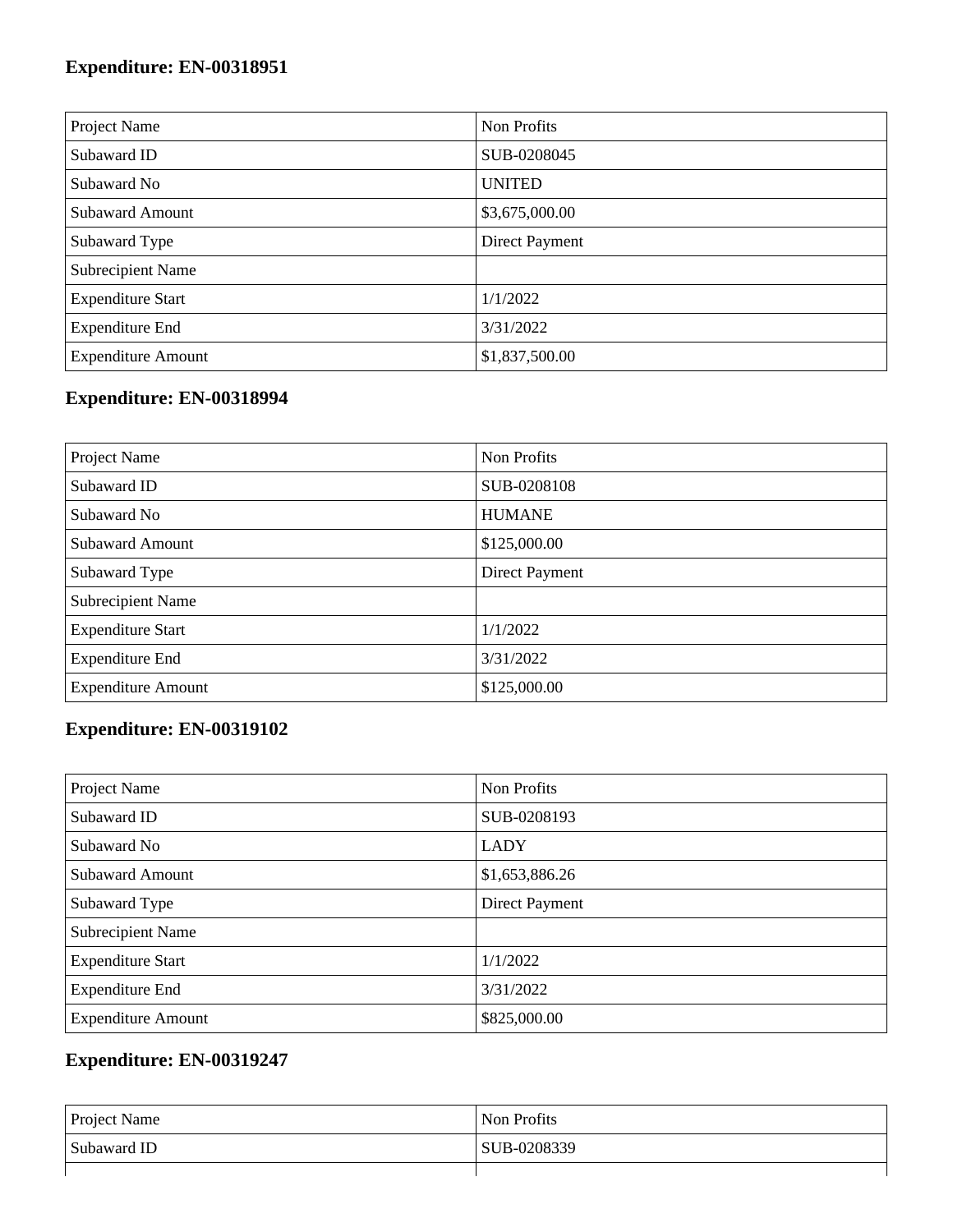| Subaward No               | <b>HOMELESS</b> |
|---------------------------|-----------------|
| <b>Subaward Amount</b>    | \$1,000,000.00  |
| Subaward Type             | Direct Payment  |
| <b>Subrecipient Name</b>  |                 |
| <b>Expenditure Start</b>  | 1/1/2022        |
| <b>Expenditure End</b>    | 3/31/2022       |
| <b>Expenditure Amount</b> | \$500,000.00    |

| Project Name              | Non Profits    |
|---------------------------|----------------|
| Subaward ID               | SUB-0208451    |
| Subaward No               | <b>GARDEN</b>  |
| <b>Subaward Amount</b>    | \$160,000.00   |
| Subaward Type             | Direct Payment |
| Subrecipient Name         |                |
| <b>Expenditure Start</b>  | 1/1/2022       |
| <b>Expenditure End</b>    | 3/31/2022      |
| <b>Expenditure Amount</b> | \$80,000.00    |

#### **Expenditure: EN-00305771**

| Project Name              | Motels 4 Now     |
|---------------------------|------------------|
| Subaward ID               | SUB-0034294      |
| Subaward No               | M <sub>4</sub> N |
| <b>Subaward Amount</b>    | \$876,443.13     |
| Subaward Type             | Direct Payment   |
| Subrecipient Name         |                  |
| <b>Expenditure Start</b>  | 1/1/2022         |
| <b>Expenditure End</b>    | 3/31/2022        |
| <b>Expenditure Amount</b> | \$361,422.69     |

| Project Name             | Motels 4 Now     |
|--------------------------|------------------|
| Subaward ID              | SUB-0034294      |
| Subaward No              | M <sub>4</sub> N |
| <b>Subaward Amount</b>   | \$876,443.13     |
| Subaward Type            | Direct Payment   |
| <b>Subrecipient Name</b> |                  |
|                          |                  |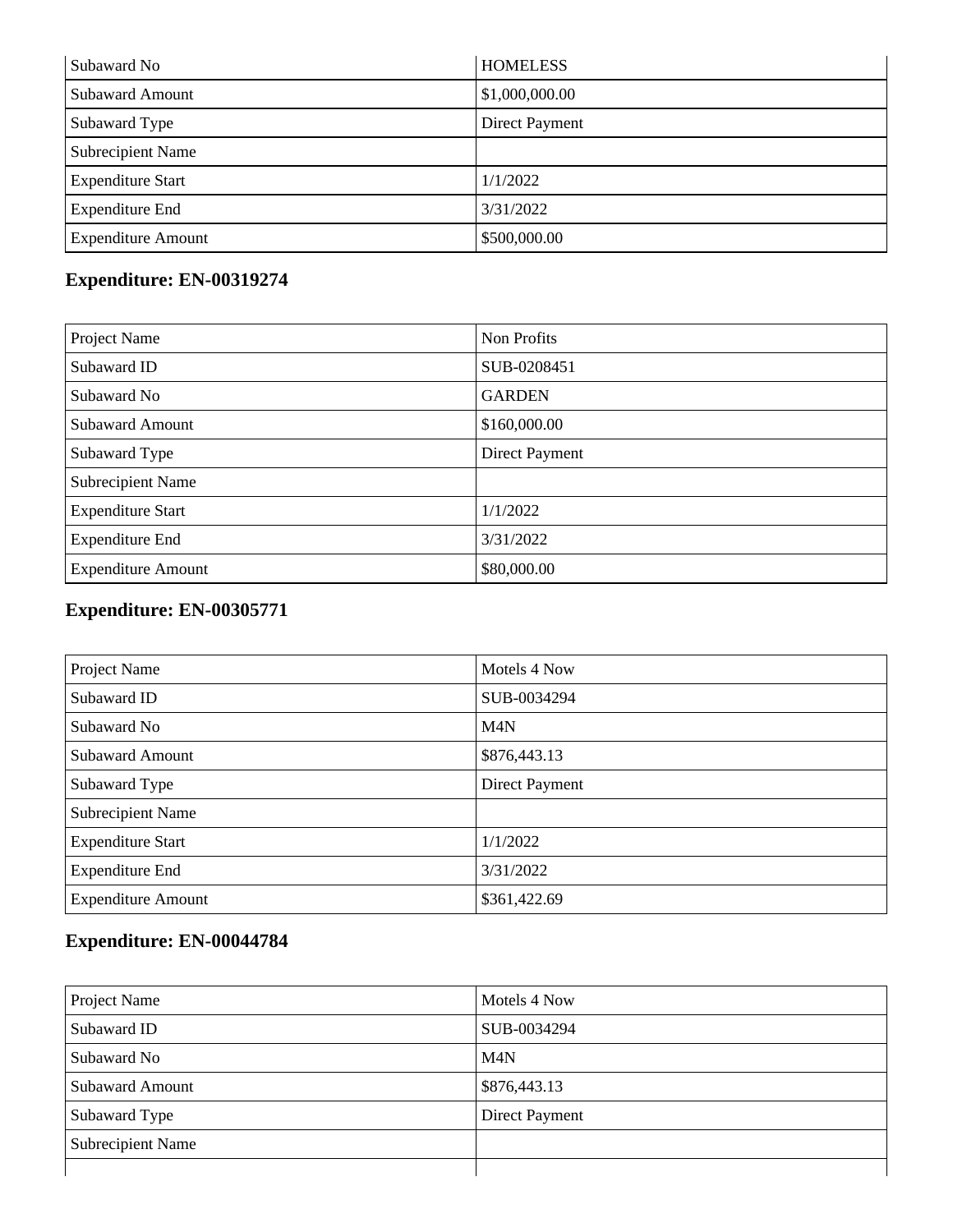| <b>Expenditure Start</b>  | 10/1/2021    |
|---------------------------|--------------|
| <b>Expenditure End</b>    | 12/31/2021   |
| <b>Expenditure Amount</b> | \$332,943.81 |

| Project Name              | Penn Township PPE |
|---------------------------|-------------------|
| Subaward ID               | SUB-0034200       |
| Subaward No               | <b>PPE</b>        |
| <b>Subaward Amount</b>    | \$75,000.00       |
| Subaward Type             | Direct Payment    |
| Subrecipient Name         |                   |
| <b>Expenditure Start</b>  | 1/1/2022          |
| <b>Expenditure End</b>    | 3/31/2022         |
| <b>Expenditure Amount</b> | \$75,000.00       |

#### **Expenditure: EN-00306728**

| Project Name              | Portage Manor  |
|---------------------------|----------------|
| Subaward ID               | SUB-0034302    |
| Subaward No               | Portage        |
| <b>Subaward Amount</b>    | \$120,690.00   |
| Subaward Type             | Direct Payment |
| Subrecipient Name         |                |
| <b>Expenditure Start</b>  | 1/1/2022       |
| <b>Expenditure End</b>    | 3/31/2022      |
| <b>Expenditure Amount</b> | \$22,885.00    |

#### **Expenditure: EN-00044800**

| Project Name              | Portage Manor  |
|---------------------------|----------------|
| Subaward ID               | SUB-0034302    |
| Subaward No               | Portage        |
| <b>Subaward Amount</b>    | \$120,690.00   |
| Subaward Type             | Direct Payment |
| Subrecipient Name         |                |
| <b>Expenditure Start</b>  | 10/1/2021      |
| <b>Expenditure End</b>    | 12/31/2021     |
| <b>Expenditure Amount</b> | \$70,550.00    |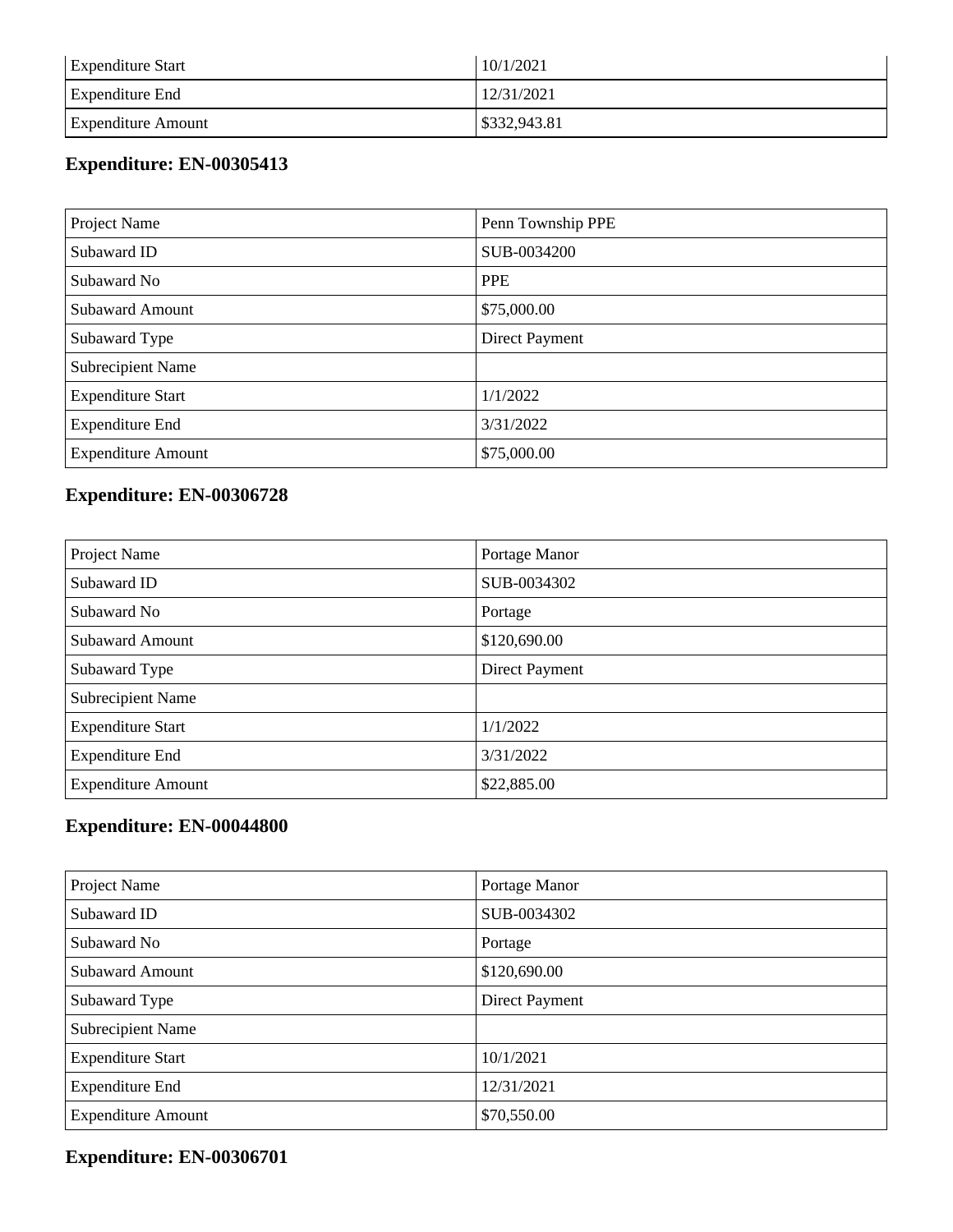| Project Name              | <b>Health Department</b> |
|---------------------------|--------------------------|
| Subaward ID               | SUB-0196567              |
| Subaward No               | Vax                      |
| <b>Subaward Amount</b>    | \$473,000.00             |
| Subaward Type             | Direct Payment           |
| Subrecipient Name         |                          |
| <b>Expenditure Start</b>  | 1/1/2022                 |
| <b>Expenditure End</b>    | 3/31/2022                |
| <b>Expenditure Amount</b> | \$61,581.86              |

| Project Name              | <b>Madison Township</b> |
|---------------------------|-------------------------|
| Subaward ID               | SUB-0196389             |
| Subaward No               | <b>MAD</b>              |
| <b>Subaward Amount</b>    | \$50,000.00             |
| Subaward Type             | Direct Payment          |
| Subrecipient Name         |                         |
| <b>Expenditure Start</b>  | 1/1/2022                |
| <b>Expenditure End</b>    | 3/31/2022               |
| <b>Expenditure Amount</b> | \$50,000.00             |

### **Expenditure: EN-00306840**

| Project Name              | <b>County COVID Expense</b> |
|---------------------------|-----------------------------|
| Subaward ID               | SUB-0034315                 |
| Subaward No               | <b>COVID</b>                |
| <b>Subaward Amount</b>    | \$2,420,100.00              |
| Subaward Type             | Direct Payment              |
| Subrecipient Name         |                             |
| <b>Expenditure Start</b>  | 1/1/2022                    |
| <b>Expenditure End</b>    | 3/31/2022                   |
| <b>Expenditure Amount</b> | \$17,608.60                 |

| <b>Project Name</b> | County COVID Expense |
|---------------------|----------------------|
| Subaward ID         | SUB-0034315          |
| Subaward No         | <b>COVID</b>         |
|                     |                      |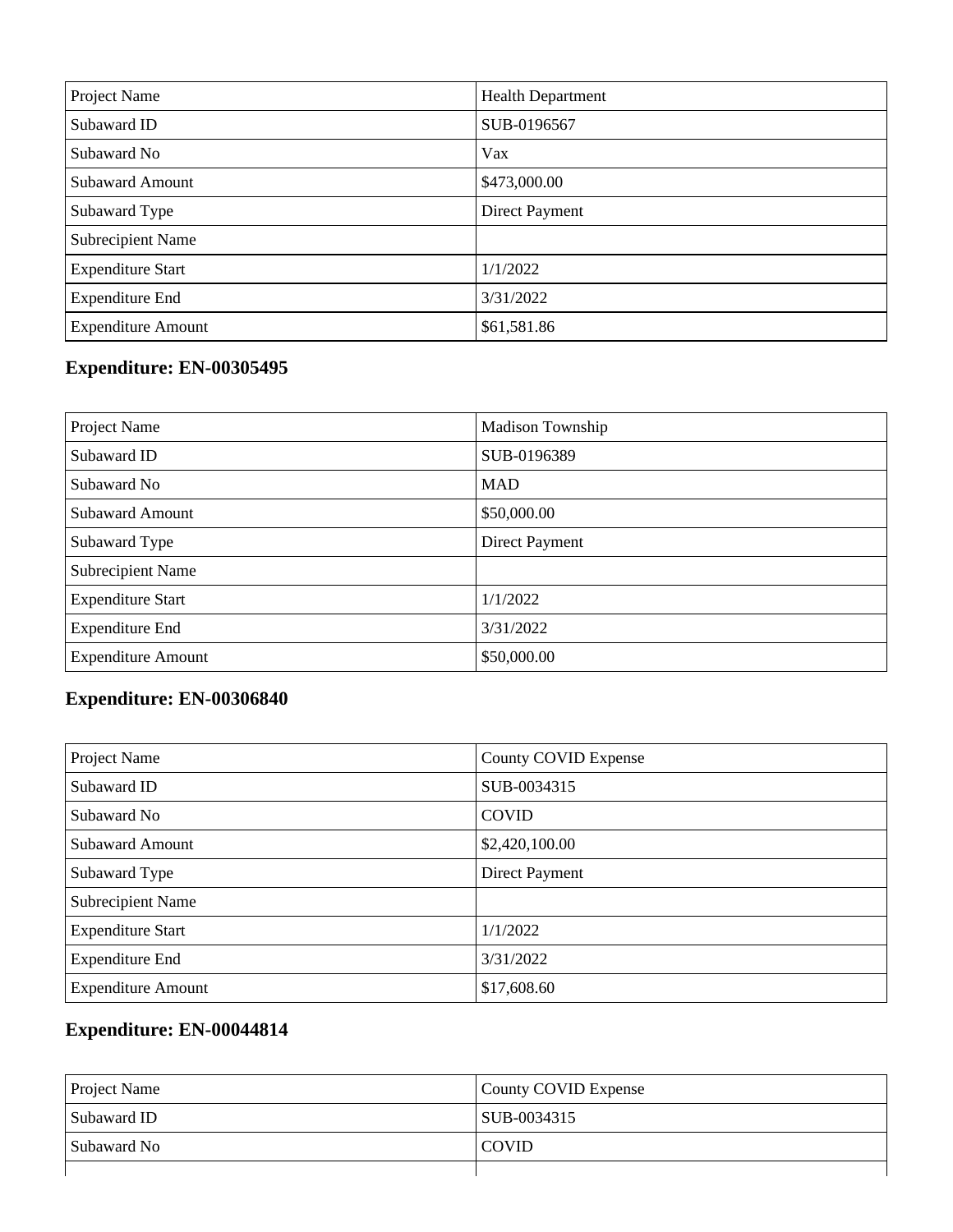| <b>Subaward Amount</b>    | \$2,420,100.00 |
|---------------------------|----------------|
| Subaward Type             | Direct Payment |
| <b>Subrecipient Name</b>  |                |
| <b>Expenditure Start</b>  | 10/1/2021      |
| <b>Expenditure End</b>    | 12/31/2021     |
| <b>Expenditure Amount</b> | \$1,593,221.27 |

| Project Name              | <b>Restaurant Assistance</b> |
|---------------------------|------------------------------|
| Subaward ID               | SUB-0034329                  |
| Subaward No               | Restaurant                   |
| <b>Subaward Amount</b>    | \$102,000.00                 |
| Subaward Type             | Grant: Reimbursable          |
| Subrecipient Name         |                              |
| <b>Expenditure Start</b>  | 10/1/2021                    |
| <b>Expenditure End</b>    | 12/31/2021                   |
| <b>Expenditure Amount</b> | \$52,000.00                  |

#### **Expenditure: EN-00306807**

| Project Name              | <b>County Facililties</b> |
|---------------------------|---------------------------|
| Subaward ID               | SUB-0034337               |
| Subaward No               | Facility                  |
| <b>Subaward Amount</b>    | \$1,124,714.00            |
| Subaward Type             | Direct Payment            |
| <b>Subrecipient Name</b>  |                           |
| <b>Expenditure Start</b>  | 1/1/2022                  |
| <b>Expenditure End</b>    | 3/31/2022                 |
| <b>Expenditure Amount</b> | \$275,572.00              |

| Project Name             | <b>County Facililties</b> |
|--------------------------|---------------------------|
| Subaward ID              | SUB-0034337               |
| Subaward No              | Facility                  |
| <b>Subaward Amount</b>   | \$1,124,714.00            |
| Subaward Type            | Direct Payment            |
| <b>Subrecipient Name</b> |                           |
| <b>Expenditure Start</b> | 10/1/2021                 |
|                          |                           |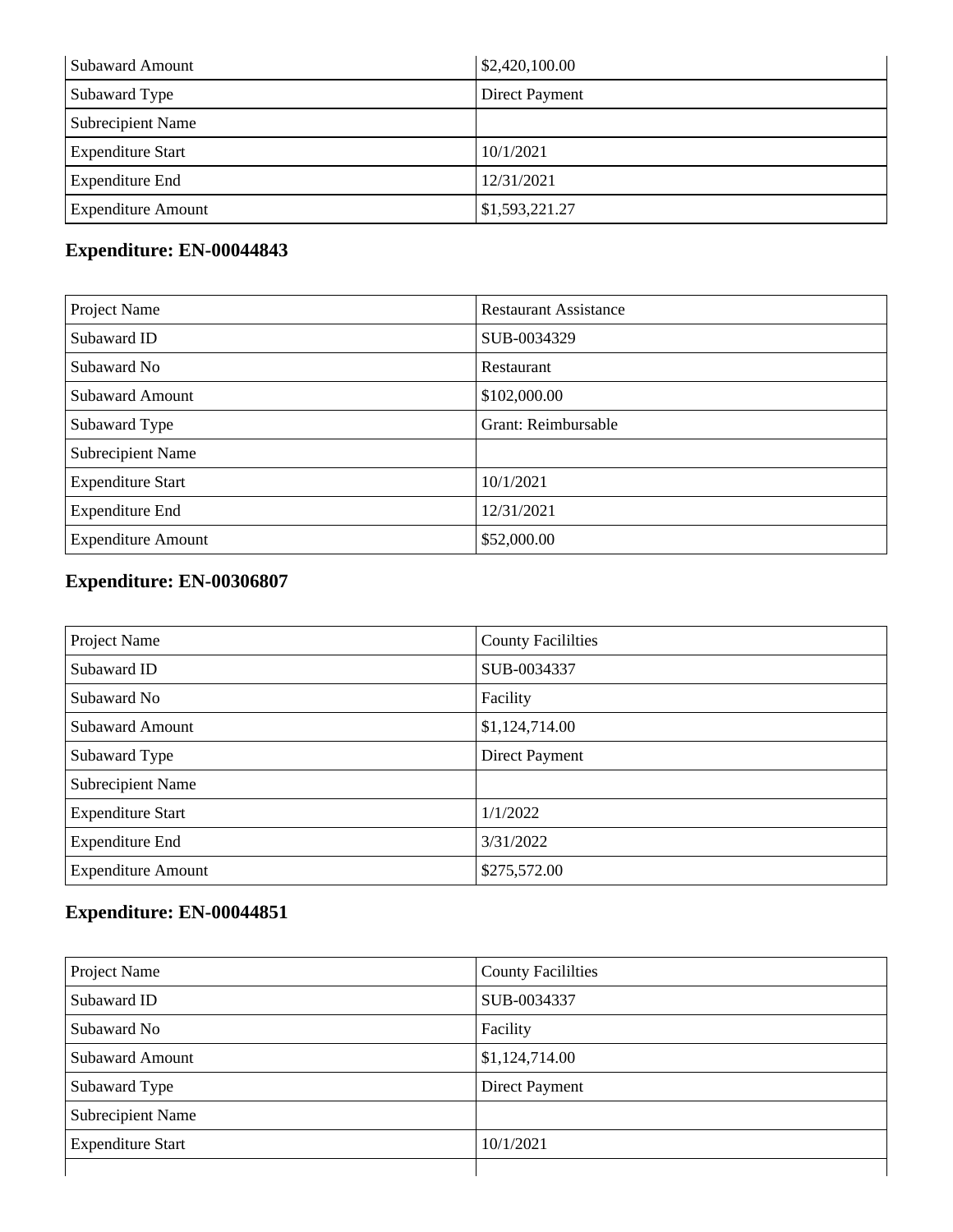| <b>Expenditure End</b>    | 12/31/2021  |
|---------------------------|-------------|
| <b>Expenditure Amount</b> | \$61,755.00 |

| Project Name              | Hotels              |
|---------------------------|---------------------|
| Subaward ID               | SUB-0034340         |
| Subaward No               | Hotel               |
| <b>Subaward Amount</b>    | \$148,000.00        |
| Subaward Type             | Grant: Reimbursable |
| Subrecipient Name         |                     |
| <b>Expenditure Start</b>  | 10/1/2021           |
| <b>Expenditure End</b>    | 12/31/2021          |
| <b>Expenditure Amount</b> | \$52,000.00         |

#### **Expenditure: EN-00305071**

| Project Name              | Jail Improvements |
|---------------------------|-------------------|
| Subaward ID               | SUB-0034312       |
| Subaward No               | Jail              |
| <b>Subaward Amount</b>    | \$795,800.00      |
| Subaward Type             | Direct Payment    |
| Subrecipient Name         |                   |
| <b>Expenditure Start</b>  | 1/1/2022          |
| <b>Expenditure End</b>    | 3/31/2022         |
| <b>Expenditure Amount</b> | \$47,520.50       |

#### **Expenditure: EN-00044812**

| Project Name              | Jail Improvements |
|---------------------------|-------------------|
| Subaward ID               | SUB-0034312       |
| Subaward No               | Jail              |
| <b>Subaward Amount</b>    | \$795,800.00      |
| Subaward Type             | Direct Payment    |
| Subrecipient Name         |                   |
| <b>Expenditure Start</b>  | 10/1/2021         |
| <b>Expenditure End</b>    | 12/31/2021        |
| <b>Expenditure Amount</b> | \$238,370.18      |

#### **Aggregate Expenditures for Awards less than \$50,000**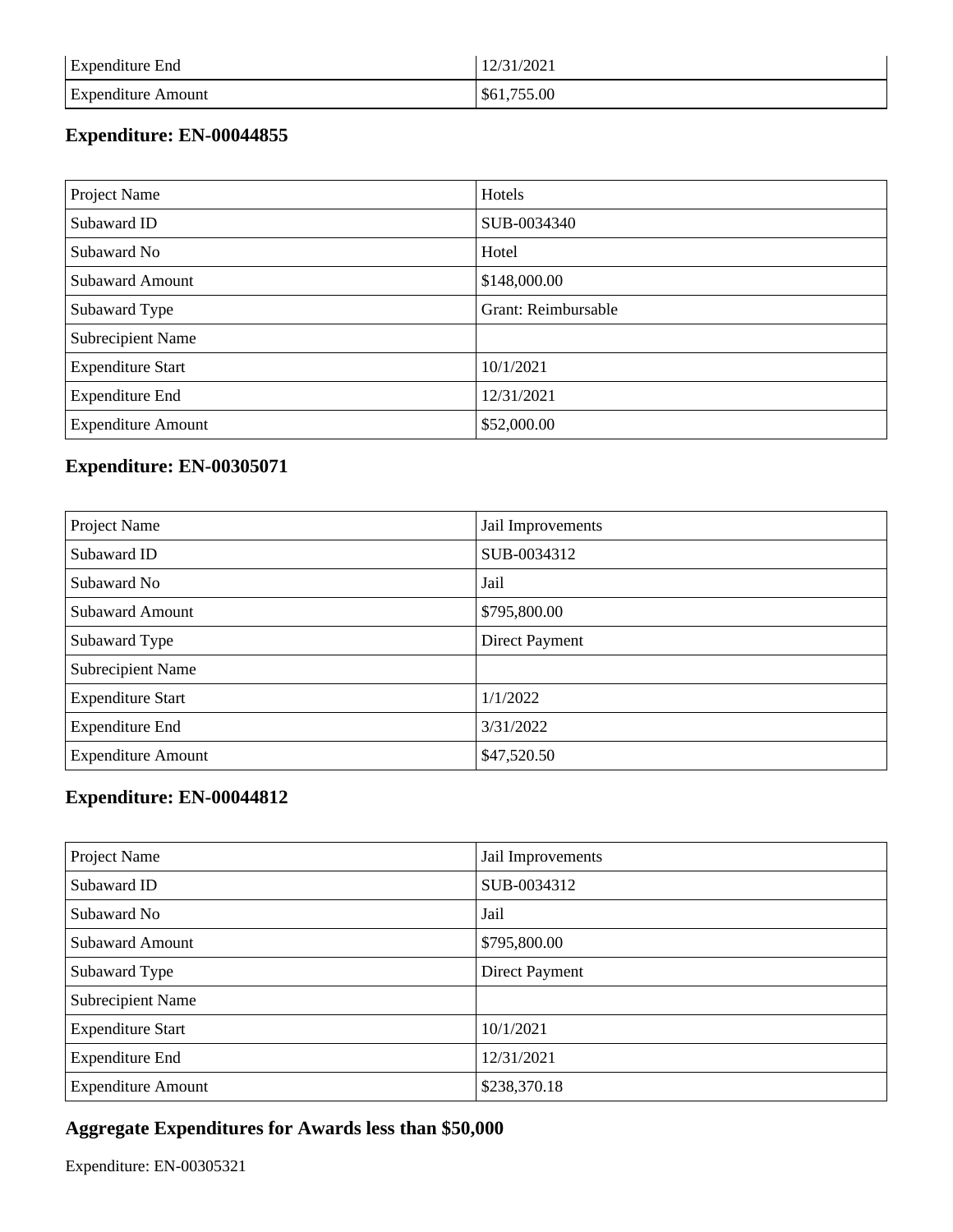| <b>Project Name</b>                   | Legal                        |
|---------------------------------------|------------------------------|
| Subaward Type (Aggregates)            | Aggregate of Direct Payments |
| Total Period Expenditure Amount       | \$15,797.91                  |
| <b>Total Period Obligation Amount</b> | \$15,797.91                  |

| <b>Project Name</b>             | Legal                          |
|---------------------------------|--------------------------------|
| Subaward Type (Aggregates)      | Aggregate of Contracts Awarded |
| Total Period Expenditure Amount | \$26,591.00                    |
| Total Period Obligation Amount  | $\frac{$26,591.00}{ }$         |

#### Expenditure: EN-00305347

| <b>Project Name</b>             | <b>Financial Consulting</b>  |
|---------------------------------|------------------------------|
| Subaward Type (Aggregates)      | Aggregate of Direct Payments |
| Total Period Expenditure Amount | \$10,308.14                  |
| Total Period Obligation Amount  | \$27,278.10                  |

#### Expenditure: EN-00044754

| <b>Project Name</b>                   | <b>Financial Consulting</b>    |
|---------------------------------------|--------------------------------|
| Subaward Type (Aggregates)            | Aggregate of Contracts Awarded |
| Total Period Expenditure Amount       | \$12,512.90                    |
| <b>Total Period Obligation Amount</b> | \$15,000.00                    |

#### Expenditure: EN-00044820

| Project Name                          | <b>JJC Group Home</b>       |
|---------------------------------------|-----------------------------|
| Subaward Type (Aggregates)            | Aggregate of Grants Awarded |
| Total Period Expenditure Amount       | \$17,882.75                 |
| <b>Total Period Obligation Amount</b> | \$150,000.00                |

| <b>Project Name</b>             | Radar                          |
|---------------------------------|--------------------------------|
| Subaward Type (Aggregates)      | Aggregate of Contracts Awarded |
| Total Period Expenditure Amount | \$7,588.00                     |
| Total Period Obligation Amount  | \$10,000.00                    |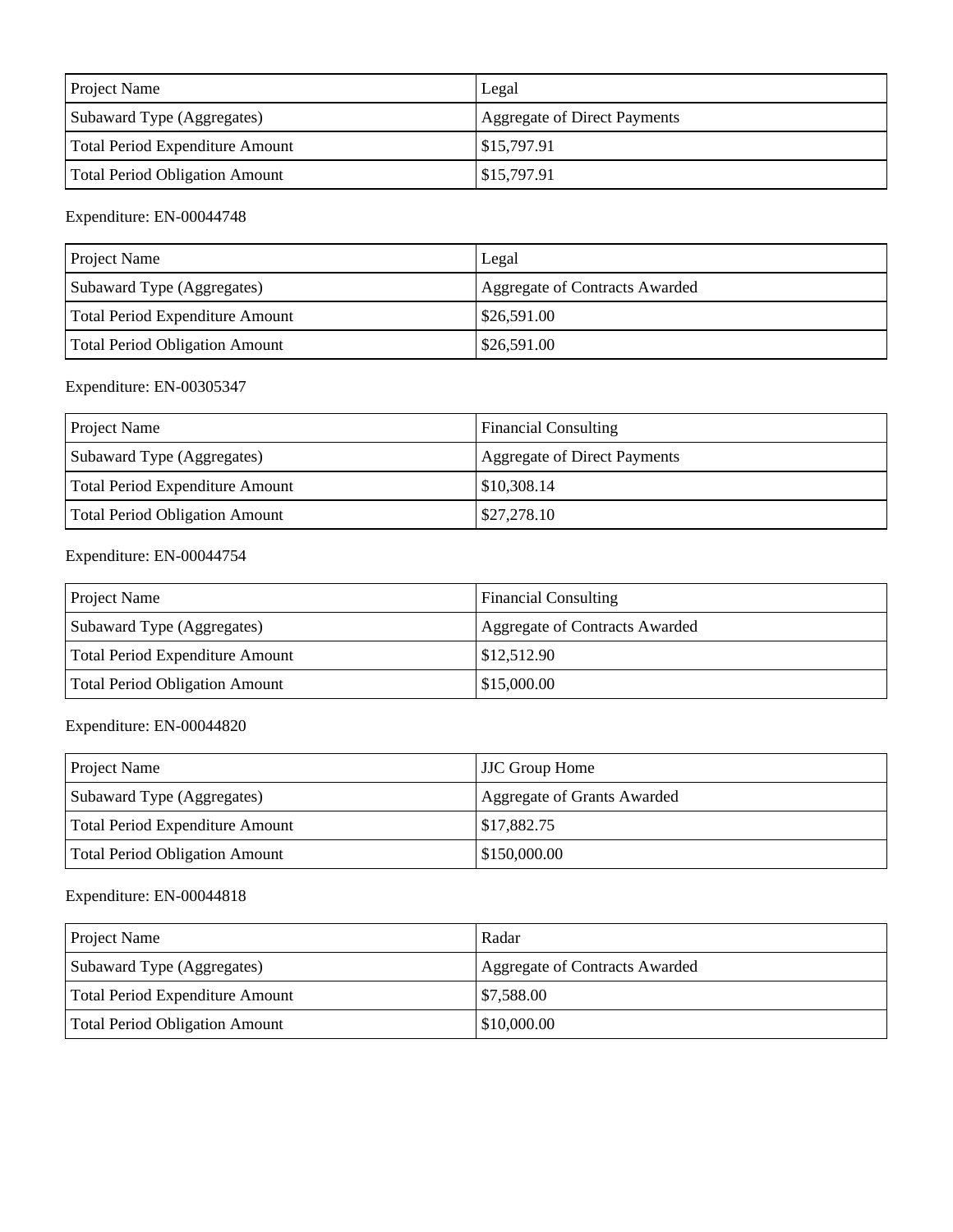## **Report**

### **Revenue Replacement**

| Is your jurisdiction electing to use the standard allowance of<br>$\mu$ up to \$10 million, not to exceed your total award allocation, $\Delta$ No<br>for identifying revenue loss? |  |
|-------------------------------------------------------------------------------------------------------------------------------------------------------------------------------------|--|
|-------------------------------------------------------------------------------------------------------------------------------------------------------------------------------------|--|

#### **2020**

| Base Year General Revenue                                                                               | \$141,070,999.76                     |
|---------------------------------------------------------------------------------------------------------|--------------------------------------|
| <b>Year End Date</b>                                                                                    | 12/31/2019                           |
| Growth Adjustment Used                                                                                  | 5.200%                               |
| <b>Actual General Revenue</b>                                                                           | \$137,381,212.96                     |
| Estimated Revenue Loss Due to Covid-19 Public Health<br>Emergency                                       | \$11,025,478.79                      |
| Were Fiscal Recovery Funds used to make a deposit into a<br>pension fund?                               | N <sub>o</sub>                       |
| Please provide an explanation of how revenue replacement<br>funds were allocated to government services | Roads Paving and Police Body<br>Cams |

#### **2021**

| Base Year General Revenue                                                                               | \$141,070,991.76 |
|---------------------------------------------------------------------------------------------------------|------------------|
| <b>Year End Date</b>                                                                                    | 12/31/2019       |
| Growth Adjustment Used                                                                                  | 5.20%            |
| <b>Actual General Revenue</b>                                                                           | \$143,484,334.37 |
| Estimated Revenue Loss Due to Covid-19 Public Health<br>Emergency                                       | \$12,639,505.35  |
| Were Fiscal Recovery Funds used to make a deposit into a<br>pension fund?                               | N <sub>0</sub>   |
| Please provide an explanation of how revenue replacement<br>funds were allocated to government services | None Yet         |

### **Ineligible Activities: Tax Offset Provision**

| Revenue-reducing Covered Changes from date of award<br>through July $31, 2021$ |  |
|--------------------------------------------------------------------------------|--|
| Revenue-reducing Covered Changes from August 1, 2021 –<br>September 30, $2021$ |  |